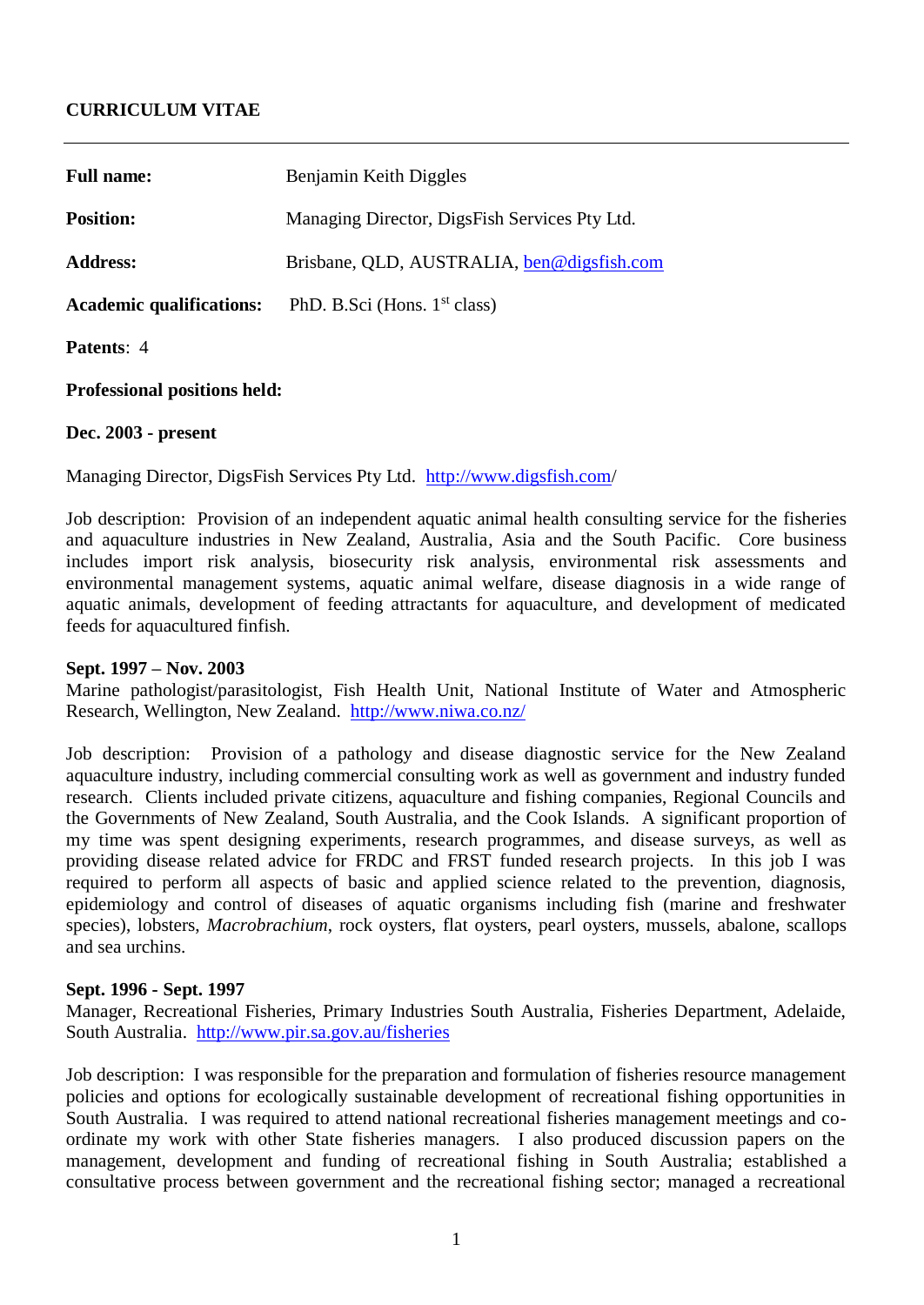fishing fund; and reported to the Director of Fisheries and the Minister for Primary Industries on issues related to recreational fishing legislation.

### **Jan. 1993-Sept. 1996**

Ph.D candidate, Department of Parasitology, The University of Queensland. <http://www.uq.edu.au/> Studies of the biology, ecology, taxonomy and control of *Cryptocaryon irritans* (Ciliata), the cause of whitespot disease in cultured marine fishes.

Job description: I was responsible for production of a PhD dissertation on the biology and control of *C. irritans*, an important pathogen of marine fish. The project required extensive fieldwork utilising linefishing, anaesthetics, cast nets, drag nets, and inshore trawlers for collecting various species of fish and shellfish from sites in impoundments, enclosed ponds, estuarine, coastal bar and coral reef environments in Queensland. Laboratory skills required included molecular biology (sequencing, PCR), electron microscopy (SEM, TEM), microscopy, and parasitological dissection. Awarded Doctor of Philosophy 25/2/97.

### **Jan. 1992-Dec. 1992**

B. Sci. Honours candidate, Department of Parasitology, The University of Queensland. <http://www.uq.edu.au/>Studies of the development and chemotherapy of *Polylabroides multispinosus*  (Monogenea), a gill parasite of cultured Yellowfin Bream, *Acanthopagrus australis*.

Job description: I was responsible for production of an Honours dissertation on the development and chemotherapy of *P. multispinosus*, a monogenean parasite of bream. The project required fieldwork and collaboration with the Port of Brisbane Authority and Seaworld on the Gold Coast, where sea cage experiments were carried out. Laboratory skills required included microscopy and parasitological dissection. First class honours awarded 18/12/92.

### **B. Sci. (1991).**

University of Queensland, Brisbane, Queensland, Australia.<http://www.uq.edu.au/> Majors in Zoology, Environmental Science, Marine Biology, Aquaculture and Parasitology. Final year grade point average 6.1 (out of 7). Awarded Bachelor of Science 17/12/91.

#### **Keynote presentations**

## **June 2008. Pathogen risk analysis: experiences from 9 case studies – applications and limitations**

**Conference:** Diseases in Asian Aquaculture 7 **Venue:** Taipei.

In 2008 I presented a keynote address on risk analysis in relation to national and international movements of aquatic animals and their related products. The presentation drew upon experience obtained from several biosecurity risk analyses conducted by Dr Ben Diggles and DigsFish Services Pty Ltd over the previous 8 years.

### **Further Education**

**May-June 2014.** AQUAVET II, Roger Williams University, Bristol Rhode Island. This intensive 2 week course covered many aspects of the comparative pathology of aquatic animals and was specifically designed to teach aquatic animal medicine to veterinarians. It was sponsored by The University of Pennsylvania, School of Veterinary medicine, and the College of Veterinary Medicine at Cornell University.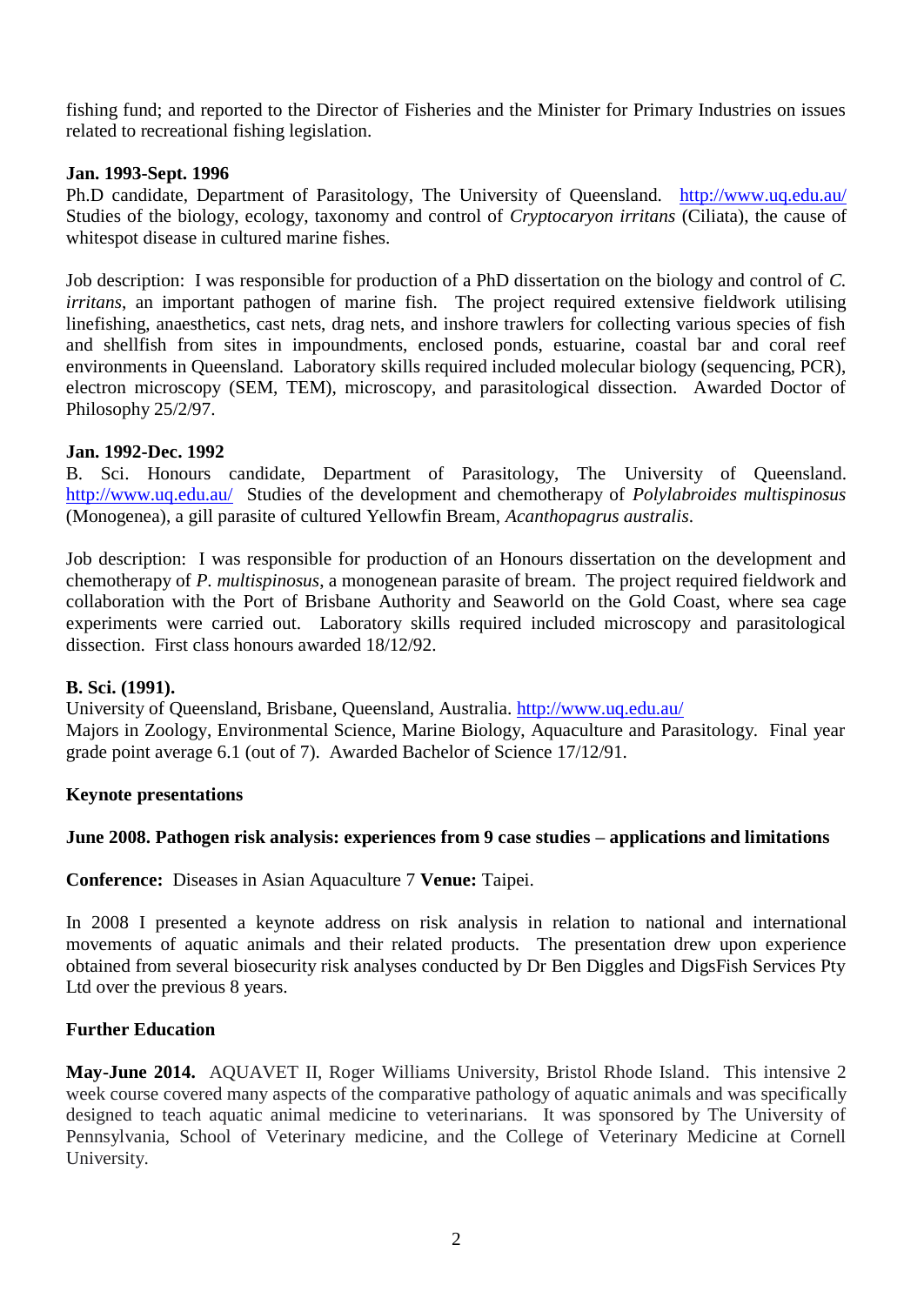**November-December 2002**. Asia-Pacific Regional Program on Molluscan Health Management Phase II. University of Queensland. Training workshop on diseases of molluscs in the Asia-Pacific region. Lecturers included Dr Mike Hine, Dr Judith Handlinger, Dr Brian Jones, Dr Bob Lester, Dr Sarah Kleeman and Dr Franck Berthe.

**July - August 2000.** Shrimp Pathology Short Course, The University of Arizona. An intensive 2 week shrimp aquaculture pathology short course run by Prof. Donald Lightner. The course outlined the history of disease in shrimp farming, the diseases, and contained practical diagnostic sessions covering histology, bacteriology, antibody assays (Fluorescent antibody tests, ELISA, Immunoblot, immunohistochemistry) and molecular diagnostic techniques (PCR, RT-PCR, ISH). [www.digsfish.com/UAZShimpPathology.jpg](http://www.digsfish.com/UAZShimpPathology.jpg)

**June 2000.** Mollusc Histopathology Workshop, University of Tasmania. A 1 day intensive workshop focusing on histopathology of molluscan organs and tissues. Lecturer Dr Judith Handlinger.

**June 2000.** Crustacean Histopathology Workshop, University of Tasmania. A 1 day intensive workshop focusing on histopathology of crustacean organs and tissues. Lecturers included Dr Danielle Johnston and Dr Barbara Nowak.

**May 2000.** Fish Histopathology Workshop, University of Tasmania. A 2 day intensive workshop focusing on histopathology of fish organs and tissues. Lecturers included Dr Judith Handlinger, Dr Barry Munday, Dr Barbara Nowak, Dr Tish Pankhurst and Dr Mark Powell.

# **Other relevant qualifications and skills**

- QLD Driver's licence, advanced and defensive driving training and over 30 years motorsport experience
- Restricted coxwains certificate and OLD speedboat drivers license with over 35 years on-water experience including 30 years research experience from smooth waters to high seas (including 45-50°S, Southern Ocean trawl surveys)
- Australian Maritime College Marine Radio Operators Certificate of Proficiency (MROCP)
- First aid -oxygen administration certificate
- Recreational diver
- Computer skills include Microsoft Word, Excel, Photoshop, Power Point, Internet, GIS

# **Scientific Referee**

Dr Diggles conducts regular scientific peer reviews for a number of scientific journals, including *Diseases of Aquatic Organisms*, *Journal of Aquatic Animal Health*, and *Aquaculture*, as well as occasional reviews for several other journals and scientific publications.

## **Science Extension**

Dr Diggles has developed several world's first science extension tools related to aquatic animal health and welfare, including:

NEATFish - the world's first paper-based and electronic resources for a national standard for the environmental assessment of recreational fishing tournaments <http://www.neatfish.com/>

Ikijime.com, the world's first worlds first information portal for humane dispatch of finfish at <http://www.ikijime.com/>and instructional videos at <https://www.youtube.com/user/ikijime/videos>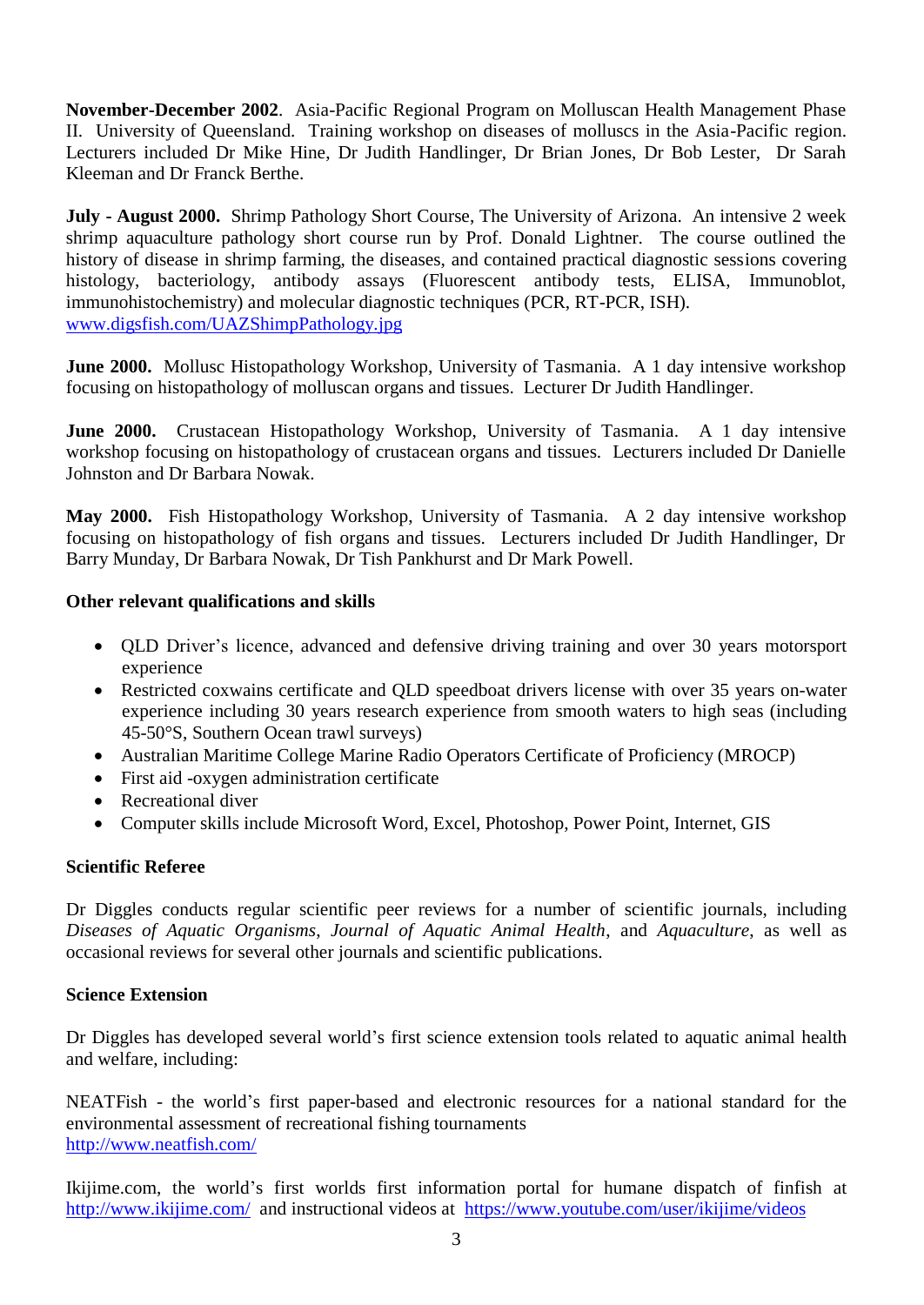Aquatic Disease Field Guide. Aquatic animal diseases significant to Australia: Identification Field Guide 5th Edition (including phone applications)

[https://www.agriculture.gov.au/animal/aquatic/guidelines-and-](https://www.agriculture.gov.au/animal/aquatic/guidelines-and-resources/aquatic_animal_diseases_significant_to_australia_identification_field_guide)

[resources/aquatic\\_animal\\_diseases\\_significant\\_to\\_australia\\_identification\\_field\\_guide](https://www.agriculture.gov.au/animal/aquatic/guidelines-and-resources/aquatic_animal_diseases_significant_to_australia_identification_field_guide)

Dr Diggles has also written monthly educational science extension columns for the Australian Anglers Fishing World Magazine <https://www.fishingworld.com.au/> for over 25 years (since 1995) and contributed to a fish identification column (Fish Facts) in the USA Sport Fishing Magazine <https://www.sportfishingmag.com/> for 17 years (March 2003- March 2020).

## **Books, chapters in books, management papers, workshops, IRAs:**

- Diggles BK (2022). Fish disease surveillance for Snowy 2.0 Biosecurity Risk Management Plan Baseline Distribution of EHNV and *Lernaea cyprinacea*. DigsFish Services Report: DF 22-01, 6 April 2022, 24 pgs.
- Diggles BK (2021). Pathogen risk analysis for aquaculture biosecurity and translocation of tropical rock lobsters (*Panulirus ornatus*) in northern Australia. DigsFish Services Report: DF 21-03c, 29 November 2021, 121 pgs.
- Diggles BK (2021). Pathogen risk analysis for Sydney rock oyster translocations between Queensland or New South Wales and Western Australia. DigsFish Services Report: DF 21-01c, 1 September 2021, 113 pgs.
- Diggles BK (2021). Providing staged advice for the Snowy 2.0 Biosecurity Risk Management Plan: Stage 1 Hazard Identification. DigsFish Services Report: DF 21-02a, 10 May 2021, 34 pgs.
- Diggles BK (2020). Survey for WSSV vectors in the Moreton Bay White Spot Biosecurity Area. DigsFish Services Report DF20-04 for Fisheries Research and Development Corporation, 15 December 2020, 54 pgs.<http://digsfish.com/DigsFishreportWSSVvectors.pdf>
- Diggles BK (2020). Risk Analysis Biosecurity risks related to recycling of mollusc shell waste for shellfish reef restoration. DigsFish Services Report: DF 20-03b, 6 November 2020, 270 pgs. <http://digsfish.com/ShellrecyclingRAFINAL.pdf>
- Diggles (2020). FRDC Project 019-005. Risk analysis to identify and minimise biosecurity risks arising from recycling bivalve mollusc shell waste during shellfish reef restoration projects in Australia – DRAFT: Hazard Identification. DigsFish Services Report: DF 20-03a, 1 May 2020. 48 pgs.
- Diggles BK (2020). CRC NA Pathogen Risk Analysis for tropical rock oysters. DigsFish Services Report: DF 20-02, 30 April 2020. 147 pgs.
- Diggles BK (2020). Biosecurity considerations for offshore aquaculture in New Zealand. DigsFish Services Report: DF 20-01, 31 January 2020. 26 pgs.
- DAWR (2020). Disease Strategy: White Spot Disease (Version 3.0). In: Australian Aquatic Veterinary Emergency Plan (AQUAVETPLAN). 73 pgs. A revision conducted by DigsFish Services for the Australian Government Department of Agriculture, Canberra, ACT.
- DAWR (2019). Aquatic Disease Field Guide. Aquatic animal diseases significant to Australia: Identification Field Guide 5th Edition, September 2019. Report [https://www.agriculture.gov.au/animal/aquatic/guidelines-and-](https://www.agriculture.gov.au/animal/aquatic/guidelines-and-resources/aquatic_animal_diseases_significant_to_australia_identification_field_guide)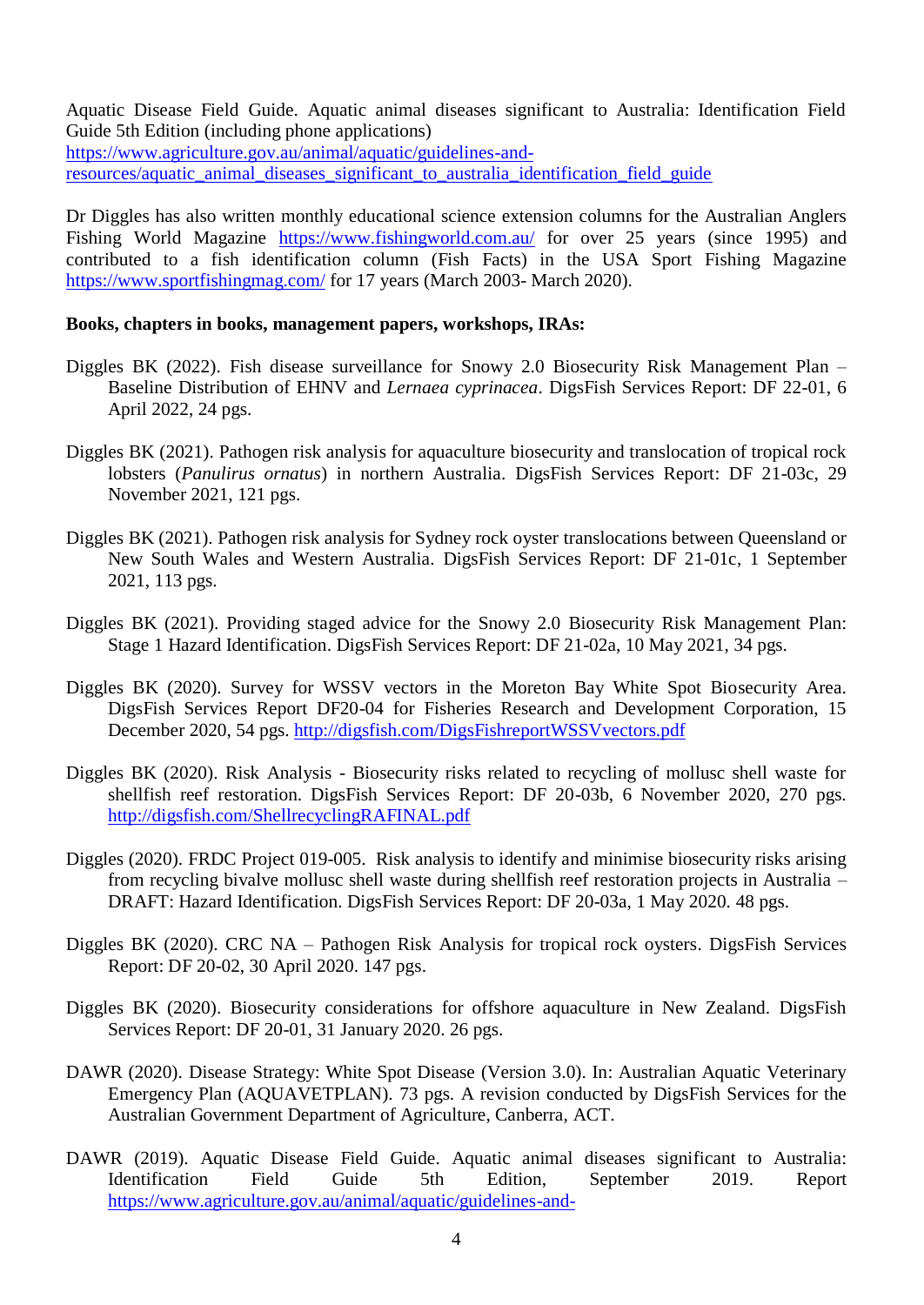[resources/aquatic\\_animal\\_diseases\\_significant\\_to\\_australia\\_identification\\_field\\_guide](https://www.agriculture.gov.au/animal/aquatic/guidelines-and-resources/aquatic_animal_diseases_significant_to_australia_identification_field_guide) Mobile Application Version 1.3 in [iOS](https://itunes.apple.com/au/app/aquatic-disease-field-guide/id1217061785?mt=8) or [Android.](https://play.google.com/store/apps/details?id=au.gov.aquatic_disease_field_guide&hl=en_AU) Phone application developed by DigsFish Services and Huxbury Quinn for the Australian Government Department of Agriculture, Canberra, ACT.

- Diggles BK (2019). Assessment of environmental effects Disease Risk Assessment report for proposed salmon farms at Stewart Island, New Zealand. DigsFish Services Report: DF 19-02, 13 May 2019. 114 pgs.
- Sim-Smith C, Diggles BK (2019). Review of International Aquatic Health Inspection and Surveillance Programmes. MPI Technical Paper No: 2019/05. Prepared for Ministry for Primary Industries, New Zealand. 153 pgs.<http://digsfish.com/Sim-SmithandDiggles2019finalreport.pdf>
- Diggles BK (2019). Response to comments on the Environmental Assessment Report Import of specific pathogen free *Penaeus monodon* into Australia. Report prepared for ProAqua Pty Ltd, 29 March 2019. 26 pgs.
- Diggles BK (2019). Disease Risk Assessment Report Open ocean salmon farms near Marlborough Sounds, New Zealand. DigsFish Services Report: DF 19-01, 20 February 2019. 96 pgs.
- Diggles BK (2018). Yumbah Nyamat abalone farm assessment of biosecurity and disease risks for the wild fishery. DigsFish Services Report: DF 18-05, 28 December 2018. 45 pgs.
- Diggles BK (2018). Distances to consider for farm management area planning in the Marlborough Sounds. DigsFish Services Report: DF 18-03, 4 August 2018. 17 pgs.
- Diggles BK (2018). Environmental Assessment Report Import of specific pathogen free *Penaeus monodon* into Australia. DigsFish Services Report: DF 18-02, 29 June 2018. 27 pgs.
- Diggles BK (2018). Independent Technical Assessment: Pathogen Risk Analyses for the introduction of whiteleg shrimp (*Penaeus vannamei*) and black tiger prawns (*Penaeus monodon*) to the Sultanate of Oman. DigsFish Services Client Report DF18-01. March 2018. 8 pgs.
- DAWR (2017). Aquatic Disease Field Guide. Aquatic animal diseases significant to Australia: Identification Field Guide 4th Edition Mobile App. Version 1.0 March 2017 i[n iOS](https://itunes.apple.com/au/app/aquatic-disease-field-guide/id1217061785?mt=8) or [Android](https://play.google.com/store/apps/details?id=au.gov.aquatic_disease_field_guide&hl=en_AU) .
- Diggles BK (2017). Pathogen risk analysis for Sydney rock oyster translocations between New South Wales and Western Australia. DigsFish Services Report DF17-06a. 97 pgs.
- Diggles BK (2017). Northern Australia Biosecurity Initiative Marine Pest and Disease Risk Assessment. DigsFish Services Report DF17-02. 194 pgs.
- Gilles C, Creighton C, McLeod I (eds). (2015). Shellfish reef habitats: a synopsis to underpin the repair and conservation of Australia's environmental, social and economically important bays and estuaries. A report for the national Environmental Science Programme: Marine Biodiversity Hub, Tropwater report No. 15/60. [https://research.jcu.edu.au/tropwater/research-programs/coastal](https://research.jcu.edu.au/tropwater/research-programs/coastal-estuarine-ecology/shellfish-reef-protection-and-repair/ShellfishreefhabitatsFinalVersion.pdf)[estuarine-ecology/shellfish-reef-protection-and-repair/ShellfishreefhabitatsFinalVersion.pdf](https://research.jcu.edu.au/tropwater/research-programs/coastal-estuarine-ecology/shellfish-reef-protection-and-repair/ShellfishreefhabitatsFinalVersion.pdf)
- Diggles BK (2015). Protection and repair of Australia's shellfish reefs Southern Queensland Report. DigsFish Services Client Report DF15-01. September 2015. 27 pgs. [http://restorepumicestonepassage.org/wp-content/uploads/2014/04/NESP-Project-Southern-](http://restorepumicestonepassage.org/wp-content/uploads/2014/04/NESP-Project-Southern-Queensland-Report-DigsFish.pdf)[Queensland-Report-DigsFish.pdf](http://restorepumicestonepassage.org/wp-content/uploads/2014/04/NESP-Project-Southern-Queensland-Report-DigsFish.pdf)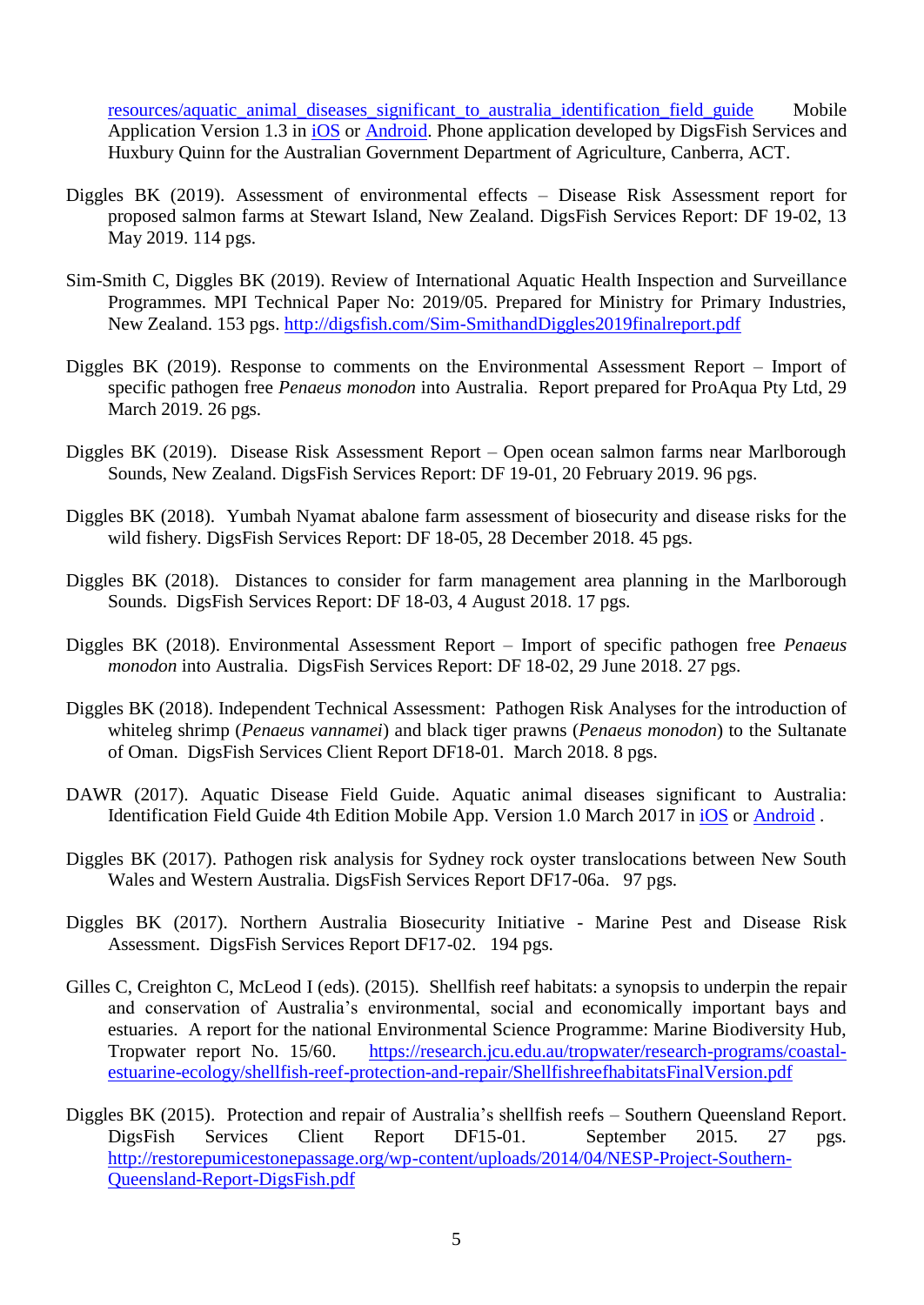- Diggles BK, Barnes L (2015). Surveillance of fish and shellfish health in Darwin Harbour, Northern Territory. Presented at the third FRDC Australasian Aquatic Animal Health Scientific Conference, Cairns, 6-10 July, 2015. <http://digsfish.com/DigglesBarnes2015ProcCairnsConference.pdf>
- Department of Agriculture (2015). Disease Strategy: Crayfish Plague (Version 2.0). In: *Australian Aquatic Veterinary Emergency Plan (AQUAVETPLAN)*. 60 pgs. A revision conducted by DigsFish Services for the Australian Government Department of Agriculture, Canberra, ACT.
- Diggles BK (2014). [Infection of wild queenfish with sealice \(](http://www.digsfish.com/queenfishpres.pdf)*Lepeophtheirus spinifer* and *Caligus* spp.) [in Australia, with observations of skin rashes in fish from Gladstone Harbour, Queensland.](http://www.digsfish.com/queenfishpres.pdf) Prepared for the second FRDC Australasian Aquatic Animal Health Scientific Conference, Cairns, 8-12 July, 2013, and presented to Project Neptune Webinar Series 31 March 2014. <http://digsfish.com/ProjectNeptuneWebinar31Mar2014.pdf>
- Diggles BK, Macbeth WG, Barnes L, Dyrting K (2013). Detection of a new rickettsia-like organism in wild caught sand crabs (*Portunus pelagicus*) from Darwin and Bynoe Harbours. Second FRDC Australasian Aquatic Animal Health Scientific Conference 8-12 July, 2013, Cairns Australia.
- Diggles BK (2013). Updated risk assessment for translocation of Pacific oyster (*Crassostrea gigas*) seed from Shellfish Culture Ltd (Tasmania) into NSW. DigsFish Services Client Report DF13-02. March 2013. 52 pgs.
- Diggles BK (2012). Independent Technical Assessment: Import Risk Assessment for the introduction of whiteleg shrimp (*Penaeus vannamei*) to the Kingdom of Saudi Arabia. DigsFish Services Client Report DF12-03. December 2012. 10 pgs.
- Diggles BK, Landos M (2012). Biosecurity Workshop. Diseases of Crustaceans in Brunei Darussalam. Training course prepared for the Government of Brunei Darussalam. May 2012.
- Diggles BK (2012). Literature Review: Best practice in humane dispatch of finfish caught by recreational fishers. DigsFish Services Client Report DF12-01. Prepared for the Commonwealth of Australia, Department of Agriculture, Fisheries and Forestry, February 2012. 20 pgs.
- Gordon DP, Diggles BK, Meisterfeld R, Hollis CJ, Buchanan PK (2012). Chapter 15. Phylum Cercozoa. Cercomonads, filose testate amoebae, Phaeodaria, plasmodiophoras, Gromia, haplosporidians, and kin. Pgs 233-241. In: Gordon DP (Ed). New Zealand Inventory of Biodiversity. Volume 3. Kingdoms Bacteria, Protozoa, Chromista, Plantae, Fungi. Canterbury University Press. 616 pgs.
- Diggles BK, Sawynok W, Olyott LJH (2011). Development of an environmental standard for recreational fishing tournaments. In: Beard TD et al. (2011). The angler in the environment. Proceedings of the 5<sup>th</sup> World Recreational Fishing Conference. *American Fisheries Society Symposium* 75: 251-261.
- Diggles BK, Landos M (2011). *Revision of National Water Quality Management Strategy Document 4: Australian and New Zealand Guidelines for Fresh and Marine Water Quality.* Task 2: Assessment of how aquatic guidelines (section 9.4) are used by resource managers and the aquaculture industry and investigate microbiological criteria for management of pathogens in waters for aquaculture. DigsFish Services Client Report DF11-01. Prepared for the NEPC Service Corporation May 2011. 92 pgs.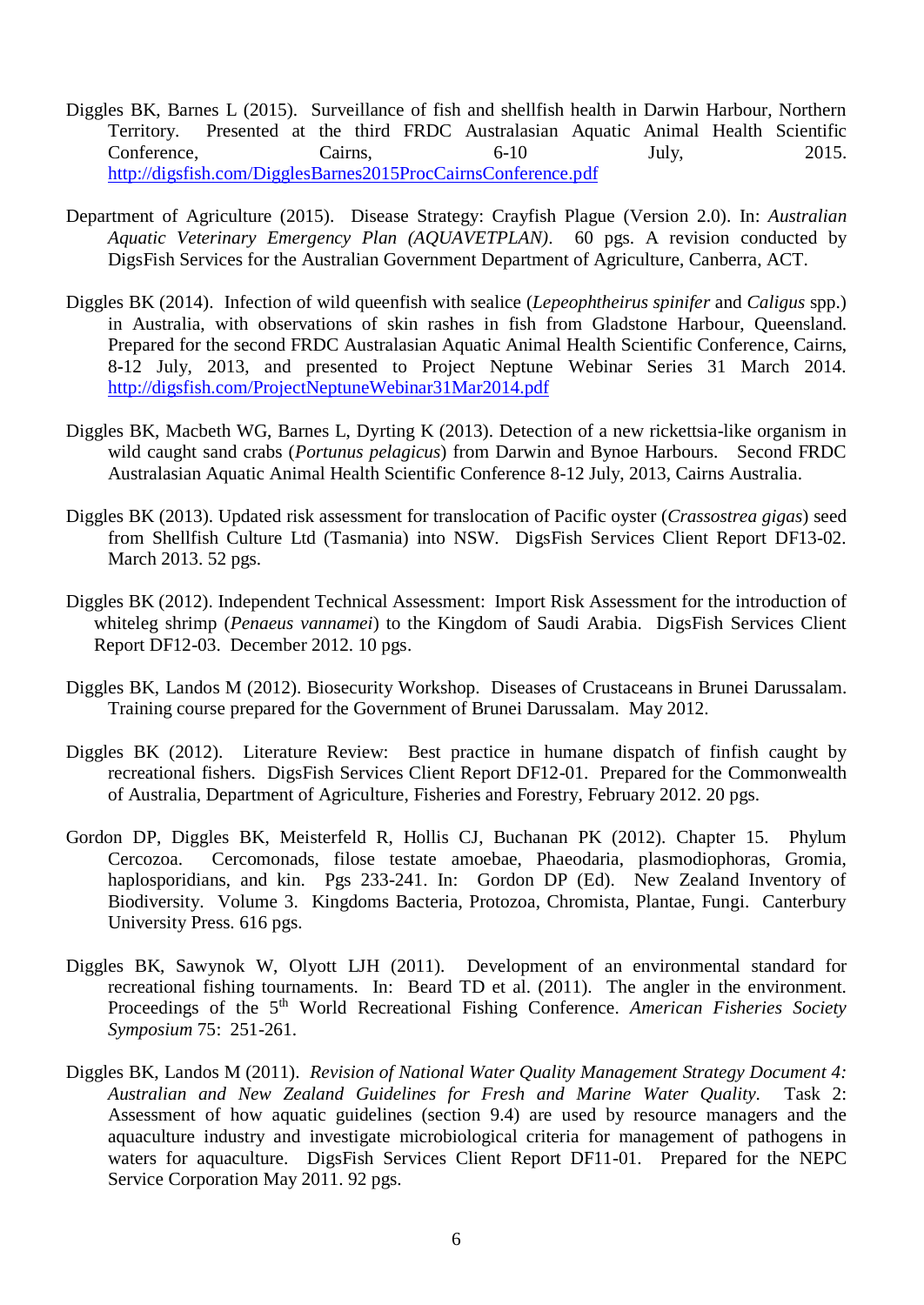- Diggles BK (2011). Risk Analysis. Aquatic animal diseases associated with domestic bait translocation. Final report prepared for the Australian Government Department of Agriculture, Fisheries and Forestry, Canberra, FRDC Project No. 2009/072. 296 pgs. . <http://www.digsfish.com/2009-072final.pdf>
- Diggles BK (2010). Draft Risk Analysis. Hazard identification aquatic animal diseases associated with domestic bait translocation. Draft prepared for the Australian Government Department of Agriculture, Fisheries and Forestry, Canberra, FRDC Project No. 2009/072. 119 pgs.
- Aquavetplan (2010). Australian Aquatic Veterinary Emergency Plan. Viral Haemorrhagic Septicaemia. Version 2.0, 2010. 71 pgs. A revision conducted by DigsFish Services for the Office of the Chief Veterinary Officer, Australian Government Department of Agriculture, Fisheries and Forestry, Canberra.
- Landos M, Diggles BK, Landos J (2010). Crustacean and disease identification and sampling manual for Brunei Darussalam. DigsFish Services Client Report DF09-10a. Prepared for the Government of Brunei Darussalam. February 2010. 116 pgs.
- Reece, KS, Moss, J, Scott, GP, Burreson, EM, Dungan, CF, Sheppard, BJ, Coleman, J, Liggins, G, Diggles, BK, Casas, S, La Peyre, JF, Villalba, A, and Upston, J (2009). Molecular identification and discrimination of *Perkinsus* Species: Implications for developing management strategies and assessing introduction risks. NSA 101<sup>st</sup> Annual Meeting, March 22-26, 2009, Savannah. *J. Shellfish Res.* 724
- Diggles BK, Landos J, Landos M (2009). Import Risk Analysis Shrimp and Other Crustacean Products. DigsFish Services Client Report DF09-10. Prepared for the Government of Brunei Darussalam December 2009. 155 pgs.
- Diggles BK, Olyott L (2009). Implementation of the NEATFish environmental standard for fishing tournaments. Report published by DigsFish Services Pty Ltd, September 2009, for FRDC project no. 2008/215. 25 pgs.
- Aquavetplan (2009). Australian Aquatic Veterinary Emergency Plan. Enterprise Manual. Version 2.0, 2009. 170 pgs. A revision conducted by DigsFish Services for the Office of the Chief Veterinary Officer, Australian Government Department of Agriculture, Fisheries and Forestry, Canberra.
- Diggles BK, Landos J, Landos M (2009). Assessment of Aquatic Animal Biosecurity Capacity in Brunei Darussalam - March 2009. DigsFish Services Client Report DF09-01. March 2009. 26 pgs.
- Aquavetplan (2008). Australian Aquatic Veterinary Emergency Plan. Operations Procedures Manual: Disposal. Version 2.0, 2008. 50 pgs. A revision conducted by DigsFish Services for the Office of the Chief Veterinary Officer, Australian Government Department of Agriculture, Fisheries and Forestry, Canberra.
- Diggles BK (2008). Risk assessment for translocation of Pacific oyster (*Crassostrea gigas*) seed from Shellfish Culture Ltd (Tasmania) into NSW. DigsFish Services Client Report DF07-09. June 2008. 35 pgs.
- Sawynok W, Diggles BK, Harrison J (2008). Development of a national environmental management and accreditation system for business/public recreational fishing competitions . Report published by Recfish Australia , March 2008, for FRDC project no. 2006/057.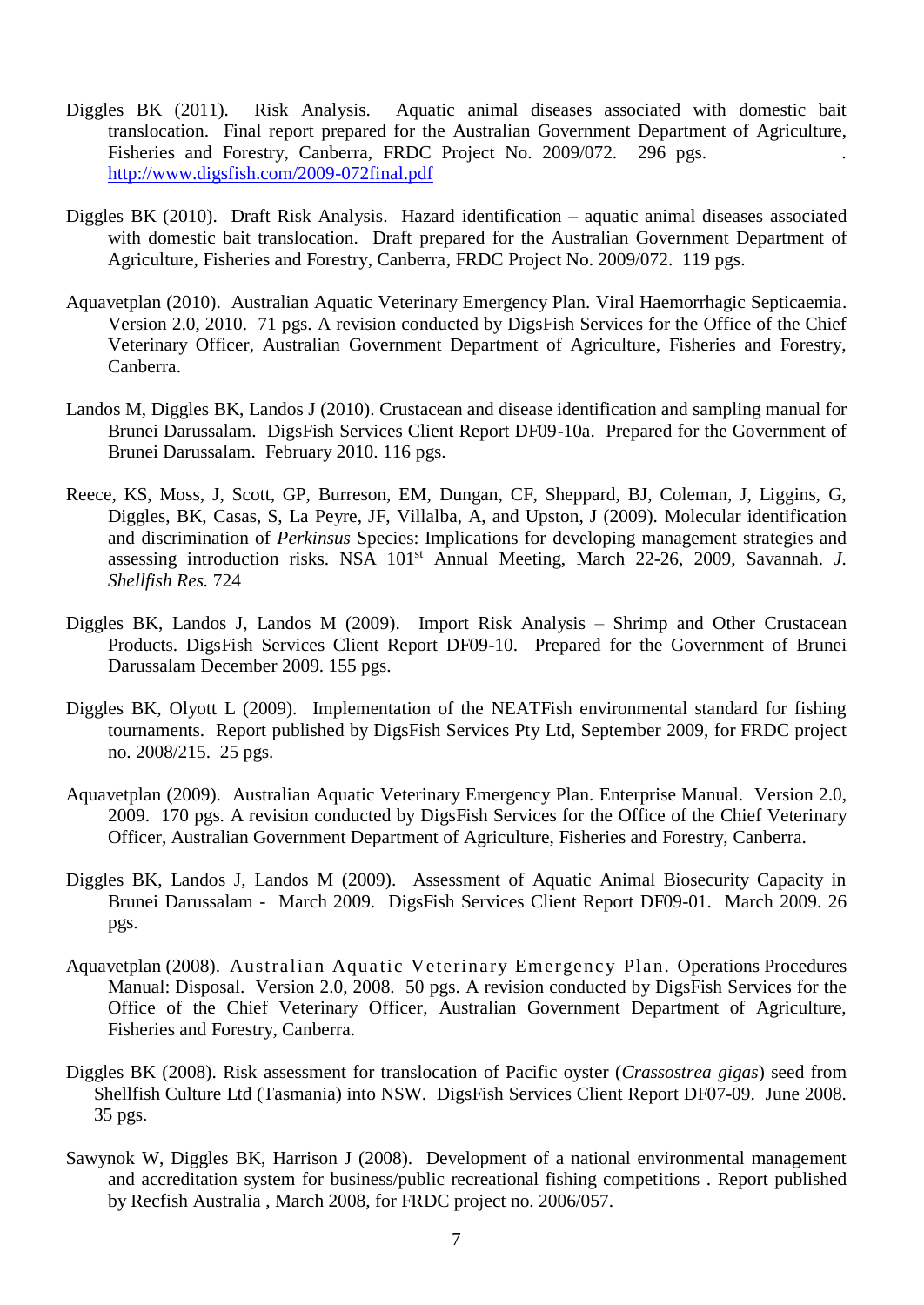- Tubbs L, Lee P, Diggles B, Jones JB, Sheppard M, Sim-Smith C (2007). A review of aquatic diseases of significance to New Zealand. Biosecurity New Zealand Technical Paper. Project ZBS2005-17, 461 pp.
- Corfield J, Diggles BK, Jubb C, McDowall RM, Moore A, Richards A, Rowe DK (2007). Draft final report for public comment to the Australian government Department of the Environment and Water Resources. Review of the impacts of introduced aquarium fish species that have established wild populations in Australia. NIWA Client Report: HAM2006-082; NIWA Project: NAU05917 <http://www.environment.gov.au/biodiversity/invasive/publications/wild-aquarium-fish.html>
- Diggles B. K., Hine P.M. and Carson J (2007). The Cook Islands Experience. Pearl oyster health investigations. In: Bondad-Reantaso MG. et al. Pearl Oyster Health Management: A manual. FAO Fisheries Technical Paper 503. FAO, Rome 2007. pgs 71-85.
- Sawynok W., Diggles B., Harrison J. (2006). A national environmental management and accreditation system for recreational fishing tournaments: Concept Development. Report published by Recfish Australia , February 2006, for FRDC project no. 2005/235.
- Biosecurity NZ (2006). Import Risk Analysis: Freshwater Prawns *Macrobrachium rosenbergii* from Hawaii. Biosecurity NZ, Ministry of Agriculture and Forestry. 63 pgs. IRA prepared by Ben Diggles for NZ Government. <http://www.biosecurity.govt.nz/pests-diseases/animals/risk/prawns-ra.htm>
- Biosecurity NZ (2005). Import Risk Analysis: Ornamental fish. Biosecurity NZ, Ministry of Agriculture and Forestry. 264 pgs. IRA prepared by Ben Diggles for NZ Government.
- Diggles, B. K. (2002). Import Risk Assessment: Juvenile yellowtail kingfish (*Seriola lalandi*) from Spencer Gulf Aquaculture, South Australia. NIWA Client report WLG 2001/03, July 2002. Prepared for Island Aquafarms Ltd. 54 p. [http://www.maf.govt.nz/biosecurity/pests](http://www.maf.govt.nz/biosecurity/pests-diseases/animals/risk/yellowtail-kingfish-ra.pdf)[diseases/animals/risk/yellowtail-kingfish-ra.pdf](http://www.maf.govt.nz/biosecurity/pests-diseases/animals/risk/yellowtail-kingfish-ra.pdf)
- Diggles, B. K., Hine, P. M., Handley, S. and Boustead, N. C. (2002). A handbook of diseases of importance to aquaculture in New Zealand. NIWA Science and Technology Series No. 49, ISSN 1173-0382. 200 pages.<http://docs.niwa.co.nz/library/public/NIWAsts49.pdf>
- Hine, P. M., Jones, J. B. and Diggles, B. K. (2000). A checklist of the parasites of New Zealand fishes, including previously unpublished records. NIWA Technical Report 75. ISSN 1174-2631. 94 pages.<http://www.niwa.co.nz/pubs/tr/>

Diggles, B.K. (2000). Diseases of spiny lobsters in New Zealand. Proceedings of the International Symposium on Lobster Health Management, L. Evans (ed.). Curtin University of Technology. <http://www.curtin.edu.au/curtin/muresk/publica/others/lhm/>

- Diggles, B. K. and Simpson, D. (1998). A discussion paper on the regulation of recreational fishing in South Australia. South Australian Fisheries Management Series, Paper No. 33 (May 1998). Outcomes summarised at<http://www.fishresearch.sa.gov.au/download/rrr.pdf>
- Diggles, B. K. and Hall, D. (1997). A discussion paper on the management and development of recreational fishing in South Australia. South Australian Fisheries Management Series, Paper No. 23 (May 1997). Outcomes summarized at<http://www.fishresearch.sa.gov.au/download/rrr.pdf>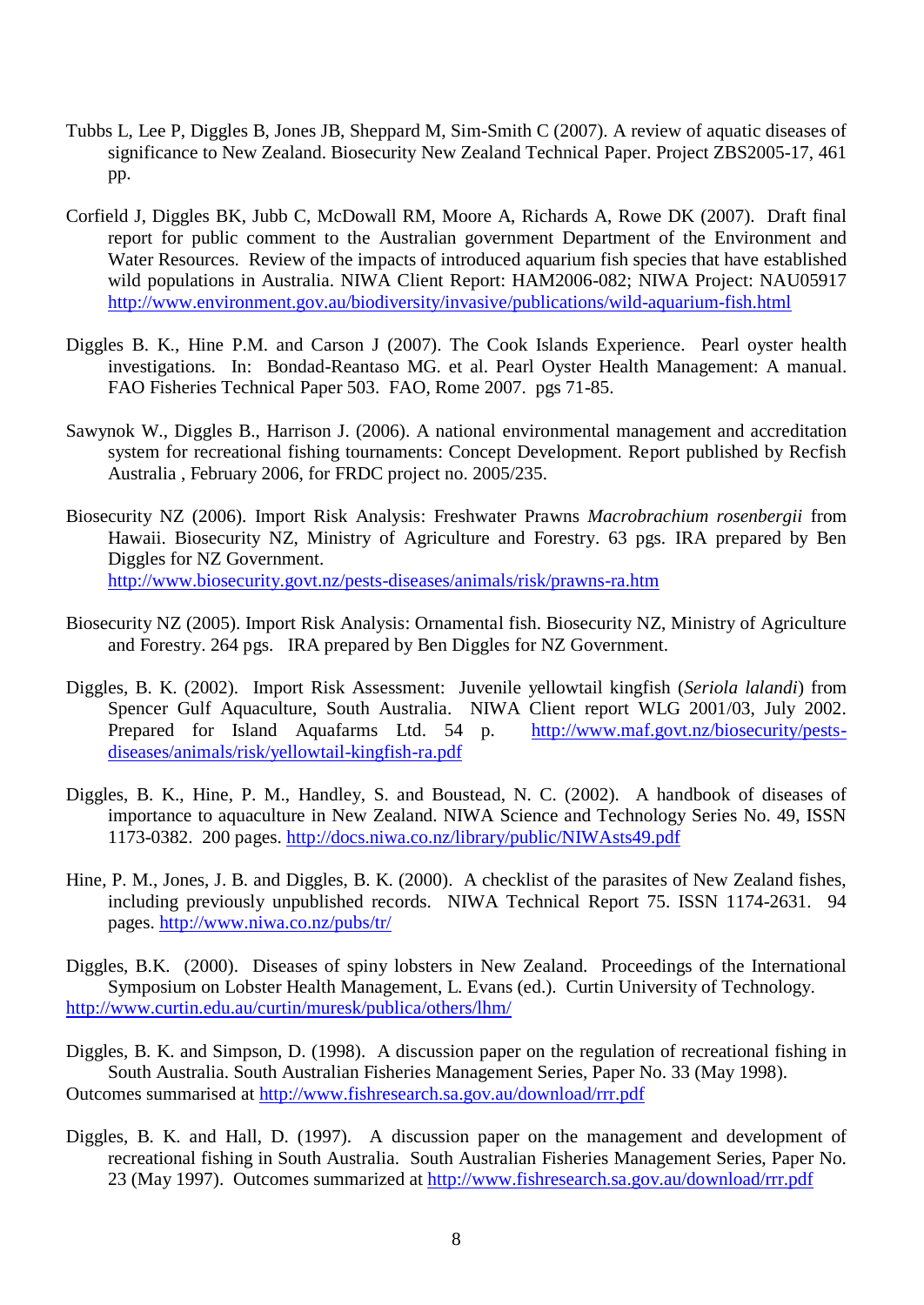## **Number of peer reviewed scientific papers:** 63 (+1 in review)

- 64. Diggles BK, Ernst I, Wesche S, Scutt K (2022). Influence of fish attractant on the hooking location of *Lutjanus carponotatus* and *Epinephelus quoyanus* using soft and hard bodied lures. Fisheries Management and Ecology (submitted).
- 63. Diggles BK, Bateman K, Chong RSM, Hawkins KA, Moody NC, Stentiford G (2022). *Haplosporidium acetes* n. sp. infecting the hepatopancreas of jelly prawns *Acetes sibogae australis* from Moreton Bay, Australia. *Journal of Invertebrate Pathology* 190: 107751 <https://www.sciencedirect.com/science/article/abs/pii/S0022201122000362>
- 62. Hlina BL, Glassman DM, Chhor AD, Etherington BS, Elvidge CK, Diggles BK, Cooke SJ (2021). Hook Retention but not hooking injury is associated with behavioural impairments in angled bluegill. *Transactions of the American Fisheries Society* 242: 106034 <https://www.sciencedirect.com/science/article/abs/pii/S0165783621001624>
- 61. Cooke SJ, Venturelli P, Twardek WM, Lennox RJ, Brownscombe JW, Skov C, Hyder K, Suski CD, Diggles BK, Arlinghaus R, Danylchuk AJ (2021). Technological innovations in the recreational fishing sector: implications for fisheries management and policy. *Reviews in Fish Biology and Fisheries* <https://doi.org/10.1007/s11160-021-09643-1> .
- 60. Diggles BK (2021). Biosecurity risks related to recycling of mollusc shell waste for shellfish reef restoration in Australia. *Ecological Management and Restoration* 22: 145-159. <https://onlinelibrary.wiley.com/doi/10.1111/emr.12472?af=R>
- 59. Diggles BK, Barnes L, Landos M, Dennis MM, O'Carroll JPJ (2021). Sea lice *Lepeophtheirus spinifer*, *Tuxophorus* sp. and *Caligus* sp. infections on wild-caught queenfish *Scomberoides commersonnianus* from northern Australia. *Diseases of Aquatic Organisms* 143: 37–50.
- 58. Arlinghaus R, Cowx IG, Key B, Diggles BK, Schwab A, Cooke SJ, Skiftesvik AB, Browman HI (2020). Pragmatic animal welfare is independent of feelings. *Science* 370 (Issue 6513): 180 <https://science.sciencemag.org/content/370/6513/180.1.long>
- 57. Diggles BK, Chong RSM, Hawkins KA, Underwood DJ, Genge B, Driver L, Kistler C (2020). Investigation into white spots in the carapace of a moribund mud crab (*Scylla serrata*) from a white spot syndrome virus (WSSV) positive zone in Moreton Bay, Australia. *Australian Veterinary Journal* 98: 550-554.<https://doi.org/10.1111/avj.13003>
- 56. Boxshall GA, Bernot JP, Barton DP, Diggles BK, Yong RQ, Atkinson-Coyle, T, Hutson KS (2020). Parasitic copepods of the family Lernanthropidae Kabata, 1979 (Copepoda: Siphonostomatoida) recorded from Australian fishes, with descriptions of seven new species. *Zootaxa* 4736 (1): 1-103. <https://www.biotaxa.org/Zootaxa/article/view/zootaxa.4736.1.1/0>
- 55. Thurstan RH, Diggles BK, Gillies CL, Strong MK, Kerkhove R, Buckley SM, King RA, Smythe V, Heller-Wagner G, Weeks R, McLeod I (2020). Charting two centuries of transformation in a coastal social-ecological system: implications for modern management. *Global Environmental Change* 61: 102058. <https://www.sciencedirect.com/science/article/pii/S0959378019311033>
- 54. McLeod IM, Bostro¨Einarsson L, Creighton C, D'Anastasi B, Diggles BK, Dwyer PG, Firby L, Le Port A, Luongo A, Martinez-Baena F, McOrrie S, Heller-Wagner G, Gillies CL (2019). Habitat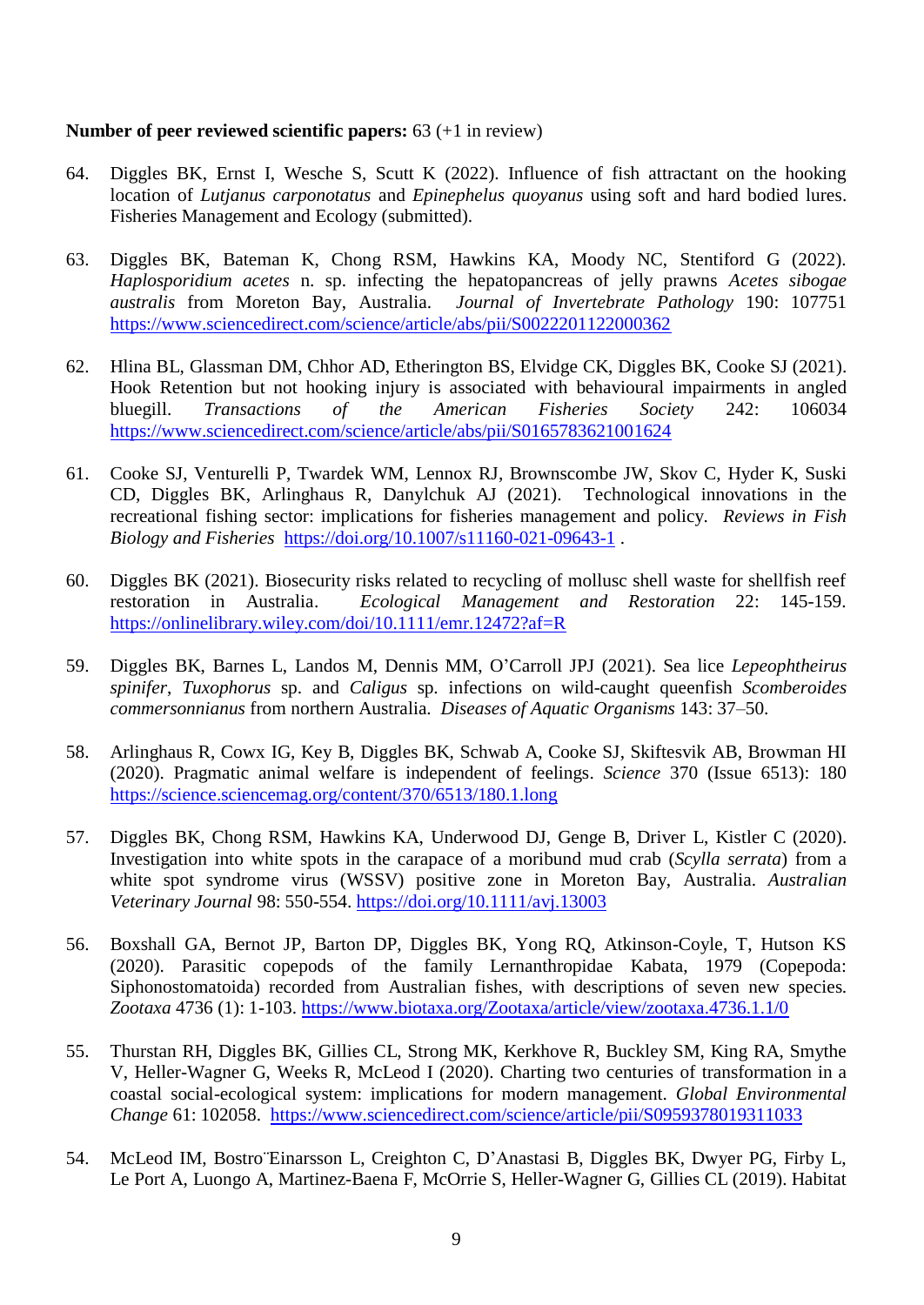value of Sydney rock oyster (*Saccostrea glomerata*) reefs on soft sediments. *Marine and Freshwater Research* 70: 1-11. <https://www.publish.csiro.au/MF/MF18197>

- 53 Diggles BK (2018). Review of some scientific issues related to crustacean welfare. *ICES Journal of Marine Science* 76: 66-81. <https://academic.oup.com/icesjms/article/76/1/66/5037899>
- 52 Diggles BK, Ernst I, Wesche S (2018). Emergence of Serranid Pigment Abnormality Syndrome (SPAS) in wire netting cod (*Epinephelus quoyanus*) from Heron Island on the southern Great Barrier Reef. *Marine and Freshwater Research* 69: 1201-1207. <https://www.publish.csiro.au/MF/MF17353>
- 51 Gilles CL, McLeod IM, Alleway HK, Cook P, Crawford C, Creighton C, Diggles BK, Ford J, Hamer P, Heller-Wagner G, Lebrault E, Le Port A, Russell K, Sheaves M, Warnock B (2018). Australian shellfish habitats: past distribution, current status and future direction. PLOS One <http://journals.plos.org/plosone/article?id=10.1371/journal.pone.0190914>
- 50 Diggles BK (2017). Annual pattern of settlement of Sydney rock oyster (*Saccostrea glomerata*) spat in Pumicestone Passage, Moreton Bay. *Proceedings of the Royal Society of Queensland* 122: 17-33.
- 49 Diggles BK, Arlinghaus R, Browman HI, Cooke SJ, Cowx IG, Kasumayan AO, Key B, Rose JD, Sawynok W, Schwab A, Skiftesvik AB, Stevens ED, Watson CA, Wynne CDL (2017). Responses of larval zebrafish to low pH immersion assay. Comment on Lopez-Luna et al. (2017). *Journal of Experimental Biology* 220: 3191-3192. <http://jeb.biologists.org/content/220/17/3191> .
- 48 Key B, Arlinghaus R, Browman HI, Cooke CJ, Cowx IG, Diggles BK, Rose JD, Sawynok W, Schwab A, Skiftesvik AB, Stevens ED, Watson CA. (2017). Problems with equating thermal preference with "emotional fever" and sentience. Comment on Rey et al. (2015) Fish can show emotional fever: stress-induced hyperthermia in zebrafish. *Proceedings of the Royal Society of London B*. 284: 20160681.
- 47 Dennis MM, Diggles BK, Faulder R, Olyott L, Pyecroft SB, Gilbert GE, Landos M (2016). Pathology of finfish and mud crabs *Scylla serrata* during a mortality event associated with a harbour development project in Port Curtis, Australia. *Diseases of Aquatic Organisms* 121: 173– 188. [https://www.int-res.com/articles/dao\\_oa/d121p173.pdf](https://www.int-res.com/articles/dao_oa/d121p173.pdf)
- 46 Cutmore SC, Diggles BK, Cribb TH (2016). *Transversotrema* Witenberg, 1944 (Trematoda: Transversotrematidae) from inshore fishes of Australia: description of a new species and significant range extensions for three congeners. *Systematic Parasitology* 93: 639–652. <https://link.springer.com/article/10.1007/s11230-016-9658-4>
- 45 Stevens ED, Arlinghaus R, Browman HI, Cooke SJ, Cowx IG, Diggles BK, Key B, Rose JD, Sawynok W, Schwab A, Skiftesvik, AB, Watson CA, and Wynne CDL (2016). Stress is not pain. Comment on Elwood and Adams (2015). Electric shock causes physiological stress responses in shore crabs, consistent with prediction of pain. *Biology Letters* 12(4):DOI:10.1098/rsbl.2015.1006. <http://rsbl.royalsocietypublishing.org/content/12/4/20151006.full>
- 44 Gilles CL and 22 other co-authors (2015). Scaling up marine restoration efforts in Australia. *Ecological Management and Restoration* 16(2): 84-85.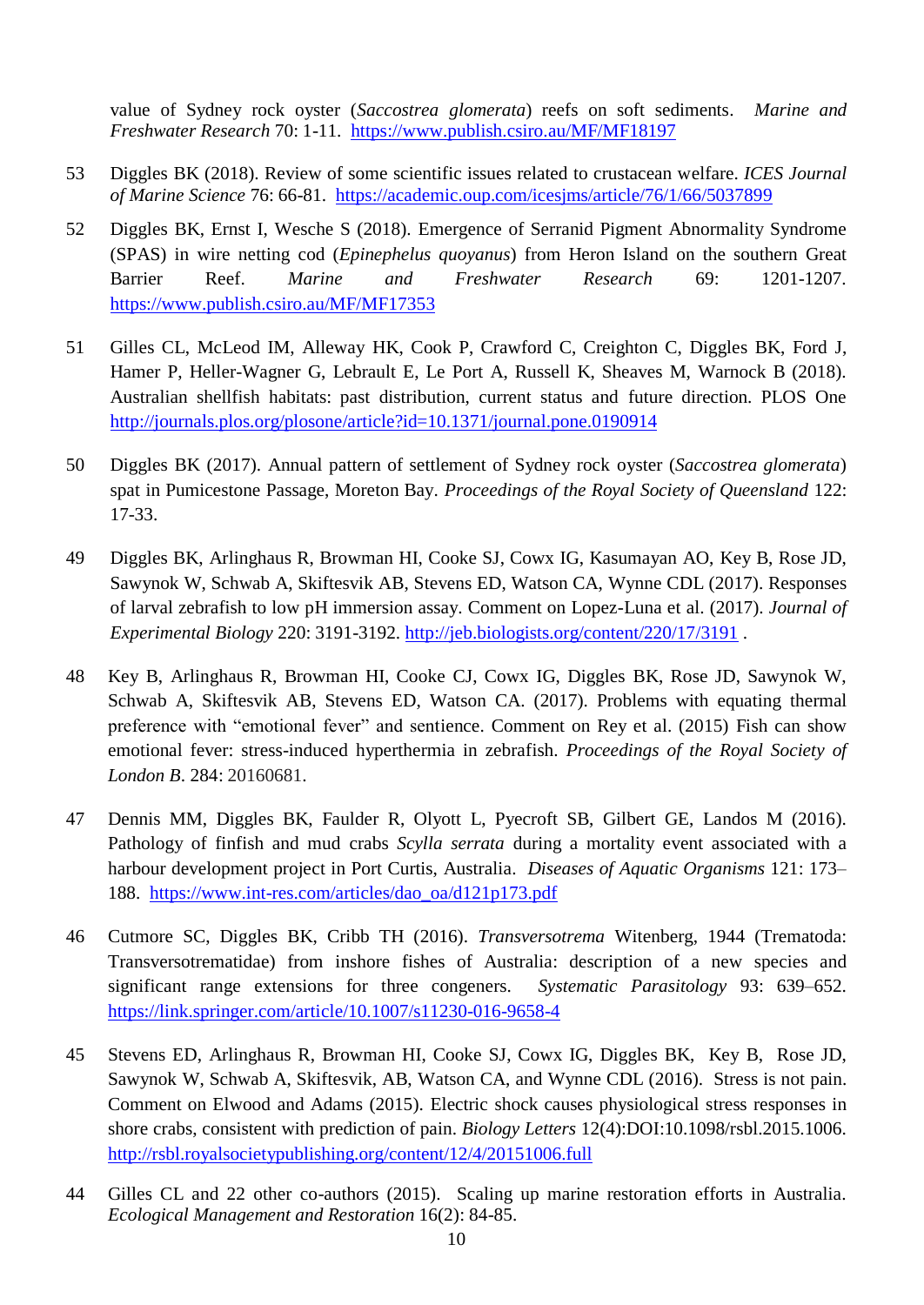- 43 Moravec F, Diggles BK (2015). A new gonad-infecting species of *Philometra*, *P*. *barnesi* sp. n. (Nematoda: Philometridae), from the marine fish *Pomadasys argenteus* (Haemulidae) off the northern coast of Australia. *Parasitology Research* 114: 4121-4126.
- 42 Diggles BK (2015). Development of resources to promote best practice in the humane dispatch of finfish caught by recreational fishers. *Fisheries Management and Ecology* DOI: 10.1111/fme.12127. <http://onlinelibrary.wiley.com/doi/10.1111/fme.12127/abstract>
- 41 Kritsky DC, Diggles BK (2015). *Acanthocercodes* gen. n. (Monogenoidea: Diplectanidae) for species parasitizing threadfins (Perciformes: Polynemidae), with description of *Acanthocercodes bullardi* sp. n. from *Polydactylus octonemus* (Girard) and reassignment of three species of *Diplectanum* Monticelli, 1903 from threadfins of the Indo-Pacific Ocean. *Systematic Parasitology*: 91: 191-201.
- 40 Moravec F, Diggles BK (2015). *Philometra mirabilis* sp. n. (Nematoda: Philometridae), a new gonad-infecting parasite from the freshwater fish *Cichla mirianae* (Cichlidae) in the Brazilian Amazon. *Parasitology Research* 114: 1929-1932.
- 39 Diggles BK (2015). Reply to Pollock (2014) Comments on 'Saddleback deformities in yellowfin bream *Acanthopagrus australis* (Gunther) from South east Queensland' by Diggles (2013). *Journal of Fish Diseases* 38: 331-333.
- 38 Dennis MM, Diggles BK (2015). Multicentric orocutaneous fibrosarcoma in a fork-tailed catfish (*Hemiarius dioctes*). *Journal of Fish Diseases* DOI: 10.1111/jfd.12349
- 37 Moravec F, Diggles BK (2014b). Two new gonad-infecting species of *Philometra* (Nematoda: Philometridae) from marine fishes off the northern coast of Australia. *Systematic Parasitology* 89: 33-44.
- 36 Moravec F, Diggles BK, Barnes L, MacBeth W (2014). *Buckleyella ornata* sp. n. (Nematoda: Philometridae) from the abdominal cavity of the talang queenfish *Scomberoides commersonnianus* (Perciformes: Carangidae) off the northern coast of Australia. *Helminthologia* 51, 3: 230-235.
- 35 Kritsky DC, Diggles BK (2014). Dactylogyrids (Monogenoidea: Polyonchoinea) parasitizing the gills of snappers (Perciformes: Lutjanidae): Species of *Euryhaliotrema* Kritsky & Boeger, 2002 from the golden snapper *Lutjanus johnii* (Bloch) off northern Australia, with a redescription of *Euryhaliotrema johni* (Tripathi, 1959) and descriptions of two new species. *Systematic Parasitology* 87: 73-82.
- 34 Moravec F, Diggles BK (2014a). Philometrid nematodes (Philometridae) from marine fishes off the northern coast of Australia, including three new species. *Folia Parasitologica* 61: 37-54.
- 33 Rose JD, Arlinghaus R, Cooke SJ, Diggles BK, Sawynok W, Stevens ED, Wynne CDL (2014). Can fish really feel pain ? *Fish and Fisheries* 15: 97-133. . <http://onlinelibrary.wiley.com/doi/10.1111/faf.12010/pdf>
- 32 Diggles BK (2013). Historical epidemiology indicates water quality decline drives loss of oyster (*Saccostrea glomerata*) reefs in Moreton Bay, Australia. *New Zealand Journal of Marine and Freshwater Research* 47: 561-581.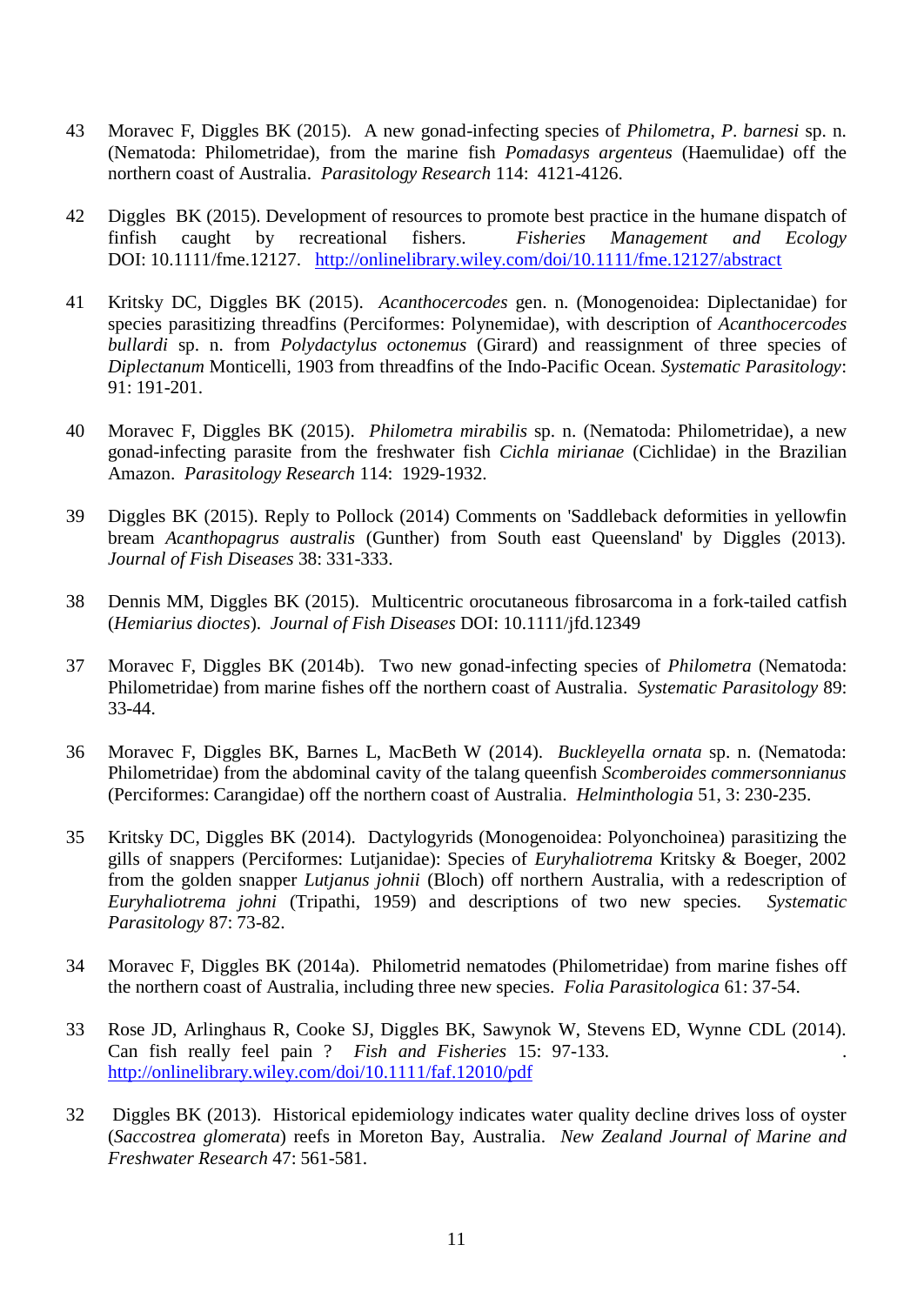- 31 Diggles BK (2013). Saddleback deformities in yellowfin bream *Acanthopagrus australis* (Gunther) from South east Queensland. *Journal of Fish Diseases* 36: 521-527.
- 30 Diggles BK, Sawynok W, Olyott LJH (2011). Development of an environmental standard for recreational fishing tournaments. In: Beard TD et al. (2011). The angler in the environment. Proceedings of the 5th World Recreational Fishing Conference. American Fisheries Society Symposium 75: 251-261.
- 29 Diggles BK, Cooke SJ, Rose JD, Sawynok W (2011b). Response to Torgersen et al. (2011): Reply to Diggles et al. (2011): Ecology and Welfare of aquatic animals in wild capture fisheries. *Reviews in Fish Biology and Fisheries* 22(1): 367-369.
- 28 Diggles BK, Cooke SJ, Rose JD, Sawynok W (2011a). Ecology and welfare of aquatic animals in wild capture fisheries. *Reviews in Fish Biology and Fisheries* 21(4): 739-765.
- 27 Dungan CF, Reece KS, Moss JA, Hamilton RM, Diggles BK (2007). *Perkinsus olseni* in vitro isolates from the New Zealand clam *Austrovenus stutchburyi*. *Journal of Eukaryotic Microbiology* 54: 263-270.
- 26 Corbeil S., Arzul I., Diggles B.K., Heasman M., Chollet B., Berthe FCJ., Crane MJ. (2006). Development of a TaqMan PCR assay for the detection of *Bonamia* species. *Diseases of Aquatic Organisms* 71: 75-80. <http://www.int-res.com/articles/dao2006/71/d071p075.pdf>
- 25 Whipps C.M.,Diggles B.K. (2006). *Kudoa alliaria* in flesh of Argentine hoki, *Macruronus magellanicus* (Gadiformes: Merlucciidae). *Diseases of Aquatic Organisms* 69: 259-263. <http://www.int-res.com/articles/dao2006/69/d069p259.pdf>
- 24 Diggles B.K., Oliver, M. (2005). Diseases of cultured paua (*Haliotis iris*) in New Zealand. Proceedings of the 5th Symposium on Diseases in Asian Aquaculture. Fish Health Section, Asian Fisheries Society, Quezon City, Philippines.
- 23 Tubbs L.A., Poortenaar, C.W., Sewell M.A., Diggles B.K. (2005). Effects of temperature on fecundity in vitro, egg hatching and reproductive development of *Benedenia seriolae* and *Zeuxapta seriolae* (Monogenea) parasitic on yellowtail kingfish *Seriola lalandi*. *International Journal for Parasitology* 35 315-327.
- 22 Sharp, N. J., Diggles, B. K., Poortenaar, C. W and Willis T. J. (2004). Efficacy of Aqui-S, formalin and praziquantel against the monogeneans, *Benedenia seriolae* and *Zeuxapta seriolae*, infecting yellowtail kingfish, *Seriola lalandi lalandi*, in New Zealand. *Aquaculture* 236: 67-83. [http://www.elsevier.com/wps/find/journaldescription.cws\\_home/503302/description -](http://www.elsevier.com/wps/find/journaldescription.cws_home/503302/description#description) description
- 21 Diggles B.K. (2003). Some pathological abnormalities of New Zealand Fishes. *New Zealand Journal of Marine and Freshwater Research* 37: 705-713. <http://www.tandfonline.com/doi/pdf/10.1080/00288330.2003.9517200>
- 20 Sharp, N. J., Poortenaar, C. W., Diggles, B. K. and Willis T. J. (2003). Metazoan parasites of yellowtail kingfish, *Seriola lalandi lalandi*, in New Zealand. Prevalence, intensity and site specificity. *New Zealand Journal of Marine and Freshwater Research* 37: 273-282. <http://www.tandfonline.com/doi/pdf/10.1080/00288330.2003.9517165>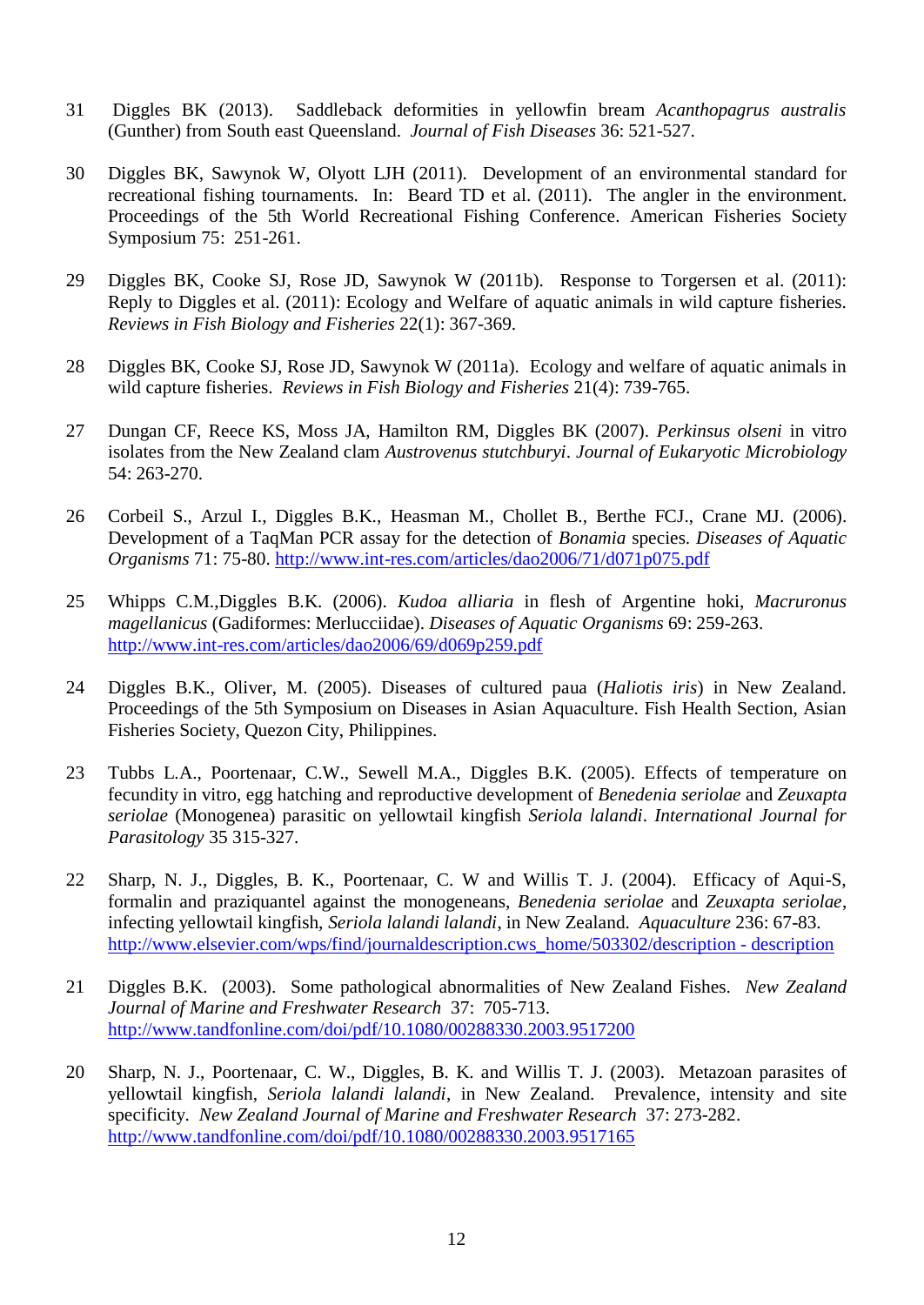19 Diggles, B.K., Cochennec-Laureau, N., Hine, P.M. (2003). Comparison of diagnostic techniques for *Bonamia exitiosus* from flat oysters *Ostrea chilensis* in New Zealand. *Aquaculture*: 220: 145- 156.

[http://www.elsevier.com/wps/find/journaldescription.cws\\_home/503302/description -](http://www.elsevier.com/wps/find/journaldescription.cws_home/503302/description#description) description

- 18 Diggles, B.K., Nichol, J., Hine, P.M., Wakefield, S., Cochennec-Laureau, N., Roberts, R.D., Friedman, C.S. (2002): Pathology of cultured paua (*Haliotis iris* Martyn, 1784) infected by a novel haplosporidian parasite, with some observations on the course of disease. *Diseases of Aquatic Organisms* 50: 219-231. <http://www.int-res.com/articles/dao2002/50/d050p219.pdf>
- 17 Hine, P.M., Diggles, B.K., Parsons, M.J.D., Pringles, A., Bull B. (2002). The effects of stressors on the dynamics of *Bonamia exitiosus* Hine, Cochennec-Laureau & Berthe, infections in flat oysters *Ostrea chilensis* (Philippi). *Journal of Fish Diseases* 25: 545-554. <http://www.blackwell-synergy.com/rd.asp?code=JFD&goto=journal>
- 16 Hine, P.M., Diggles, B.K. (2002). The distribution of *Perkinsus olseni* in New Zealand bivalve molluscs. *Surveillance* 29: 8-11. <http://www.maf.govt.nz/biosecurity/publications/surveillance/surveillance-29-1.pdf>
- 15 Hine, P.M., Diggles, B.K. (2002). Prokaryote infections in the New Zealand scallops *Pecten novaezelandiae* and *Chlamys delicatula*. *Diseases of Aquatic Organisms* 50: 137-144. <http://www.int-res.com/articles/dao2002/50/d050p137.pdf>
- 14 Hine PM, Wakefield S, Diggles BK, Webb VL, Maas EW (2002). The ultrastructure of a haplosporidian containing Rickettsiae, associated with mortalities among cultured paua *Haliotis iris*. *Diseases of Aquatic Organisms* 49: 207-219. <http://www.int-res.com/articles/dao2002/49/d049p207.pdf>
- 13 Diggles, B.K. (2001). A mycosis of juvenile spiny rock lobster *Jasus edwardsii* (Hutton, 1875) caused by *Haliphthoros* sp., and possible methods of chemical control. *Journal of Fish Diseases* 24: 99-110.

<http://www.blackwell-synergy.com/rd.asp?code=JFD&goto=journal>

- 12 Diggles, B.K., Moss, G. A., Carson, J. and Anderson, C. D. (2000). Luminous vibriosis in rock lobster *Jasus verreauxi* (Decapoda: Palinuridae) phyllosoma larvae associated with infection by *Vibrio harveyi*. *Diseases of Aquatic Organisms* 43: 127-137. <http://www.int-res.com/articles/dao/43/d043p127.pdf>
- 11 Diggles, B. K. (2000). Chemotherapy of the ciliate *Trichodina* sp. on juvenile turbot (*Colistium nudipinnis*) with notes on the susceptibility of fish with abnormal pigmentation. *New Zealand Journal of Marine and Freshwater Research* 34: 645 - 652. <http://www.tandfonline.com/doi/pdf/10.1080/00288330.2000.9516965>
- 10 Diggles B. K., J. Carson, P. M. Hine and M. Tait (2000). Vibrio species associated with mortalities in hatchery reared turbot (*Colistium nudipinnis*) and brill (*C. guntheri*) in New Zealand. *Aquaculture* 183: 1-12. . [http://www.elsevier.com/wps/find/journaldescription.cws\\_home/503302/description -](http://www.elsevier.com/wps/find/journaldescription.cws_home/503302/description#description) description
- 9 Diggles, B. K. and Ernst, I. (1997). Hooking mortality of two species of shallow water reef fish caught by recreational angling methods. *Marine and Freshwater Research* 48: 479-483. <http://www.publish.csiro.au/nid/126/paper/MF96108.htm>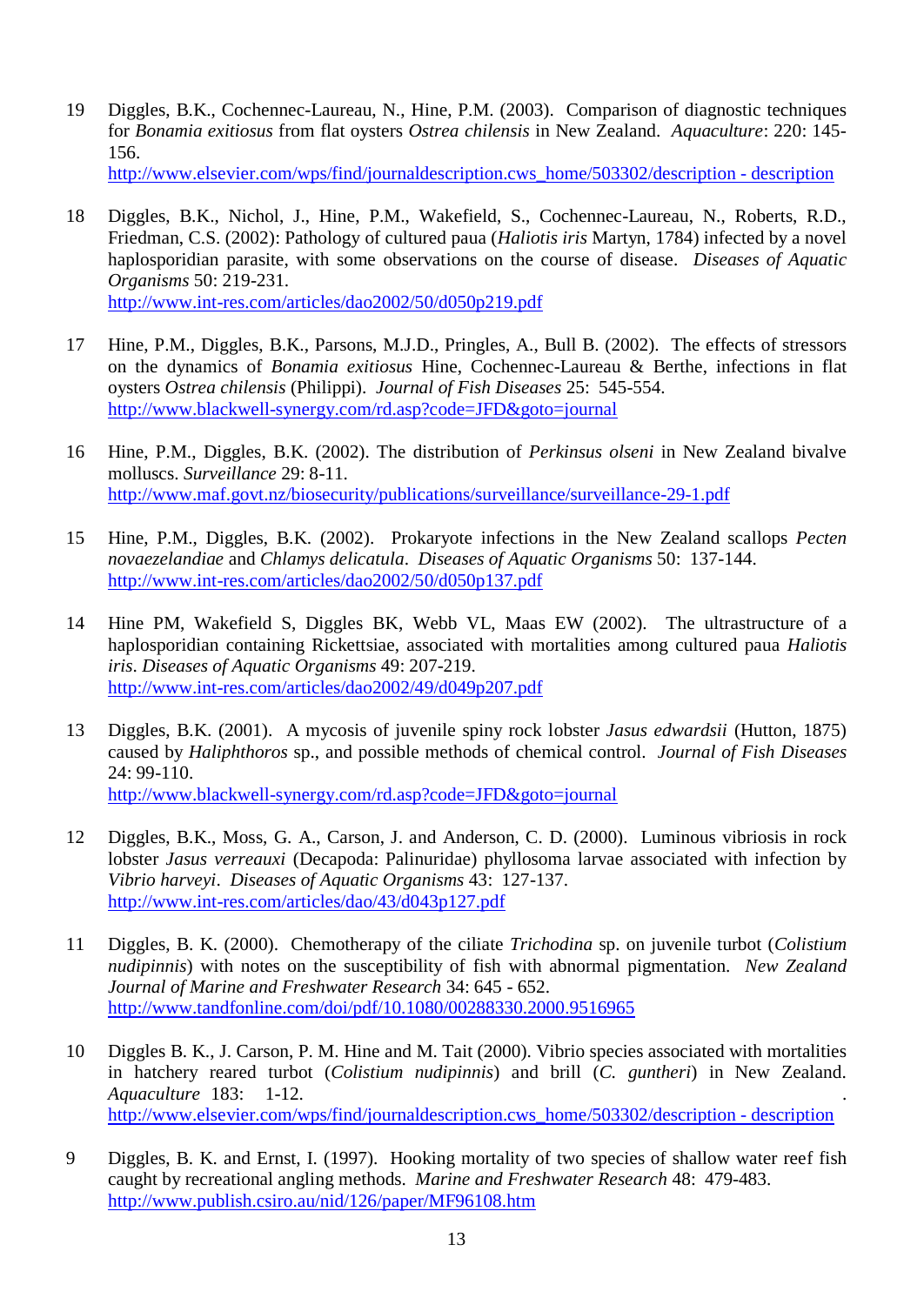- 8 Diggles, B. K. (1997). Some information on the morphology of *Cryptocaryon irritans* from South-East Queensland, Australia. *European Journal of Protistology* 33: 200-210. [http://www.urbanfischer.de/journals/frame\\_template.htm?/journals/ejp/e-protis.htm](http://www.urbanfischer.de/journals/frame_template.htm?/journals/ejp/e-protis.htm)
- 7 Diggles, B. K. and Adlard, R. D. (1997). Intra-specific variation in *Cryptocaryon irritans*. *Journal of Eukaryotic Microbiology* 44: 25-32. [http://www.jeukmic.org/Current\\_Issue.html](http://www.jeukmic.org/Current_Issue.html)
- 6 Diggles, B. K. and Lester, R. J. G. (1996a). Influence of temperature and host species on the development of *Cryptocaryon irritans*. *Journal of Parasitology* 82: 45-51.
- 5 Diggles, B. K and Lester, R. J. G. (1996b). Variation in the development of two isolates of *Cryptocaryon irritans*. *Journal of Parasitology* 82: 384-388.
- 4 Diggles, B. K. and Lester, R. J. G. (1996c). Infections of *Cryptocaryon irritans* on wild fish from South-East Queensland. *Diseases of Aquatic Organisms* 25: 159-167. <http://www.int-res.com/articles/dao/25/d025p159.pdf>
- 3 Diggles, B. K. and Adlard, R. D. (1995). Taxonomic affinities of *Cryptocaryon irritans* and *Ichthyophthirius multifiliis* inferred from ribosomal RNA sequence data. *Diseases of Aquatic Organisms* 22: 39-43. <http://www.int-res.com/articles/dao/22/d022p039.pdf>
- 2 Roubal, F. R. and Diggles, B. K. (1993). The rate of development of *Polylabroides multispinosus* (Monogenea : Microcotylidae) parasitic on the gills of *Acanthopagrus australis* (Pisces : Sparidae). *International Journal for Parasitology* 23: 871-875. <https://www.sciencedirect.com/science/article/pii/0020751993900532>
- 1 Diggles, B. K., Roubal, F. R. and Lester, R. J. G. (1993). The influence of formalin, benzocaine and hyposalinity on the fecundity and viability of *Polylabroides multispinosus* (Monogenea : Microcotylidae) parasitic on the gills of *Acanthopagrus australis* (Pisces : Sparidae). *International Journal for Parasitology* 23: 877-884. <https://www.sciencedirect.com/science/article/pii/0020751993900532>

## **Client reports, popular articles, phone applications and other work related outputs (selected recent publications listed chronologically from 2000 to provide examples of the range of work experience)**

- Diggles BK (2020). Submission by DigsFish Services to DAWE on the revised Prawn Risk Analysis "Draft Risk Review" process. 16 December 2020, 6 pgs. <http://digsfish.com/DigsFishsubmissiontodraftrevisedprawnIRA.pdf>
- Diggles BK (2020). White spot disease in Australian crustaceans. *Animal Health Surveillance Quarterly Jan-Mar 2020*, Vol 25(1): 17-21. <http://www.animalhealthaustralia.com.au/download/18870/>
- Culloty S, Carnegie R, Diggles BK, Deveney M, Michael K, Farnsworth M (2020). Report of the Technical Advisory Group 2019 on a return to flat oyster farming 23–27 September 2019. Report produced for Biosecurity New Zealand to inform advice to the *Bonamia* Programme Governance Group. February 2020. 45 pgs.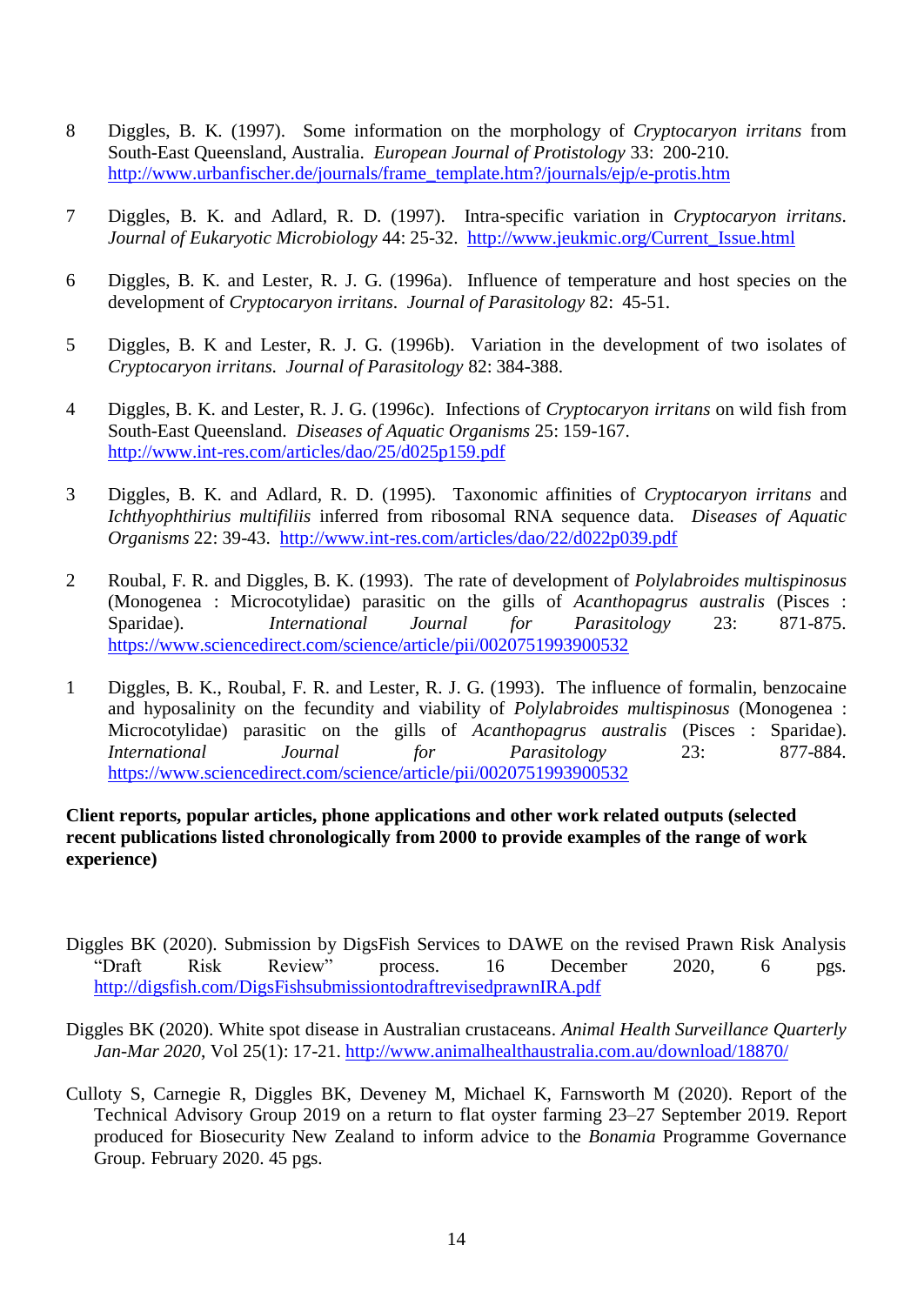- Diggles, BK, Porter R, Vardon J, Porter R, Porter J, Veary E (2019d). Pumicestone Passage Shellfish Reef Habitat Restoration Project – December 2018 deployment 12 Month Invertebrate Monitoring. OzFish Unlimited, 31 December 2019. 19 pgs. [http://restorepumicestonepassage.org/wp](http://restorepumicestonepassage.org/wp-content/uploads/2020/01/Invertebrate-monitoring-report-Dec-2019.pdf)[content/uploads/2020/01/Invertebrate-monitoring-report-Dec-2019.pdf](http://restorepumicestonepassage.org/wp-content/uploads/2020/01/Invertebrate-monitoring-report-Dec-2019.pdf)
- Diggles, BK, Porter R, Vardon J, MacFarlane C, Veary E (2019c). Pumicestone Passage Shellfish Reef Habitat Restoration Project – December 2018 deployment 9 Month Invertebrate Monitoring. OzFish Unlimited, 18 September 2019. 17 pgs. [http://restorepumicestonepassage.org/wp](http://restorepumicestonepassage.org/wp-content/uploads/2019/09/Invertebrate-monitoring-report-Sept-2019.pdf)[content/uploads/2019/09/Invertebrate-monitoring-report-Sept-2019.pdf](http://restorepumicestonepassage.org/wp-content/uploads/2019/09/Invertebrate-monitoring-report-Sept-2019.pdf)
- Diggles BK, Porter R, Vardon J, Hawthorne S, Veary E (2019b). Pumicestone Passage Shellfish Reef Habitat Restoration Project – December 2018 Deployment - 6 Month Invertebrate Monitoring. OzFish Unlimited Report, 20 June 2019. 15 pgs. [http://restorepumicestonepassage.org/wp](http://restorepumicestonepassage.org/wp-content/uploads/2019/06/Invertebrate-monitoring-report-June-2019.pdf)[content/uploads/2019/06/Invertebrate-monitoring-report-June-2019.pdf](http://restorepumicestonepassage.org/wp-content/uploads/2019/06/Invertebrate-monitoring-report-June-2019.pdf)
- Diggles BK, Porter R, Vardon J, Hawthorne S, Veary E (2019a). Pumicestone Passage shellfish reef habitat restoration project – December 2018 deployment 3 month invertebrate monitoring. Ozfish Unlimited 20 March 2019. 19 pgs. [http://restorepumicestonepassage.org/wp](http://restorepumicestonepassage.org/wp-content/uploads/2014/04/Invertebrate-monitoring-report-March-2019.pdf)[content/uploads/2014/04/Invertebrate-monitoring-report-March-2019.pdf](http://restorepumicestonepassage.org/wp-content/uploads/2014/04/Invertebrate-monitoring-report-March-2019.pdf)
- Diggles BK (2019). Fish kill, Biggs Ave Lake, Beachmere, QLD 30 March to 1 April 2019 description of events. DigsFish Services Report: DF 19-03, 44 pgs.
- Diggles BK, Porter R, Sheehan M, Hawthorne S, Veary E (2018). Pumicestone Passage Shellfish Reef Habitat Restoration Project – 9 Month Invertebrate Monitoring. 26 pgs. [http://restorepumicestonepassage.org/wp-content/uploads/2014/04/Invertebrate-monitoring-report-](http://restorepumicestonepassage.org/wp-content/uploads/2014/04/Invertebrate-monitoring-report-Sept-2018.pdf)[Sept-2018.pdf](http://restorepumicestonepassage.org/wp-content/uploads/2014/04/Invertebrate-monitoring-report-Sept-2018.pdf)
- Diggles BK (2018). Scientific submission: Specific biosecurity issues with Australia's current prawn import policy. Submission to Biosecurity Advice 2018/06: Request for scientific submissions on specific issues with Australia's current prawn import policy. <http://www.digsfish.com/IRADigsFishsubmission.pdf>
- Diggles BK (2017a). Identifying and addressing the biosecurity risks to Australia associated with imported prawns and seafood products. Submission to the Parliamentary Inquiry into the biosecurity risks associated with the importation of seafood and seafood products (including uncooked prawns and uncooked prawn meat) into Australia. [http://www.aph.gov.au/Parliamentary\\_Business/Committees/Senate/Rural\\_and\\_Regional\\_Affairs\\_a](http://www.aph.gov.au/Parliamentary_Business/Committees/Senate/Rural_and_Regional_Affairs_and_Transport/Seafoodimportation/Submissions) [nd\\_Transport/Seafoodimportation/Submissions](http://www.aph.gov.au/Parliamentary_Business/Committees/Senate/Rural_and_Regional_Affairs_and_Transport/Seafoodimportation/Submissions)
- Diggles BK (2017b). DigsFish Submission to the Inspector-General of Biosecurity's review of the circumstances leading to the 2017 suspension of uncooked prawn imports into Australia and the biosecurity considerations relevant to future trade in uncooked prawns. [https://www.researchgate.net/publication/320602800\\_DigsFish\\_Submission\\_to\\_the\\_Inspector-](https://www.researchgate.net/publication/320602800_DigsFish_Submission_to_the_Inspector-General_of_Biosecurity)General of Biosecurity's review of the circumstances leading to the 2017 suspension of unco [oked\\_prawn\\_imports\\_into\\_Australia\\_and\\_the\\_biosecurity\\_considerations\\_rel](https://www.researchgate.net/publication/320602800_DigsFish_Submission_to_the_Inspector-General_of_Biosecurity)
- Diggles (2017). Biosecurity audit. Bribie Island Research Centre. DigsFish Services Report DF17-04. 30 May 2017.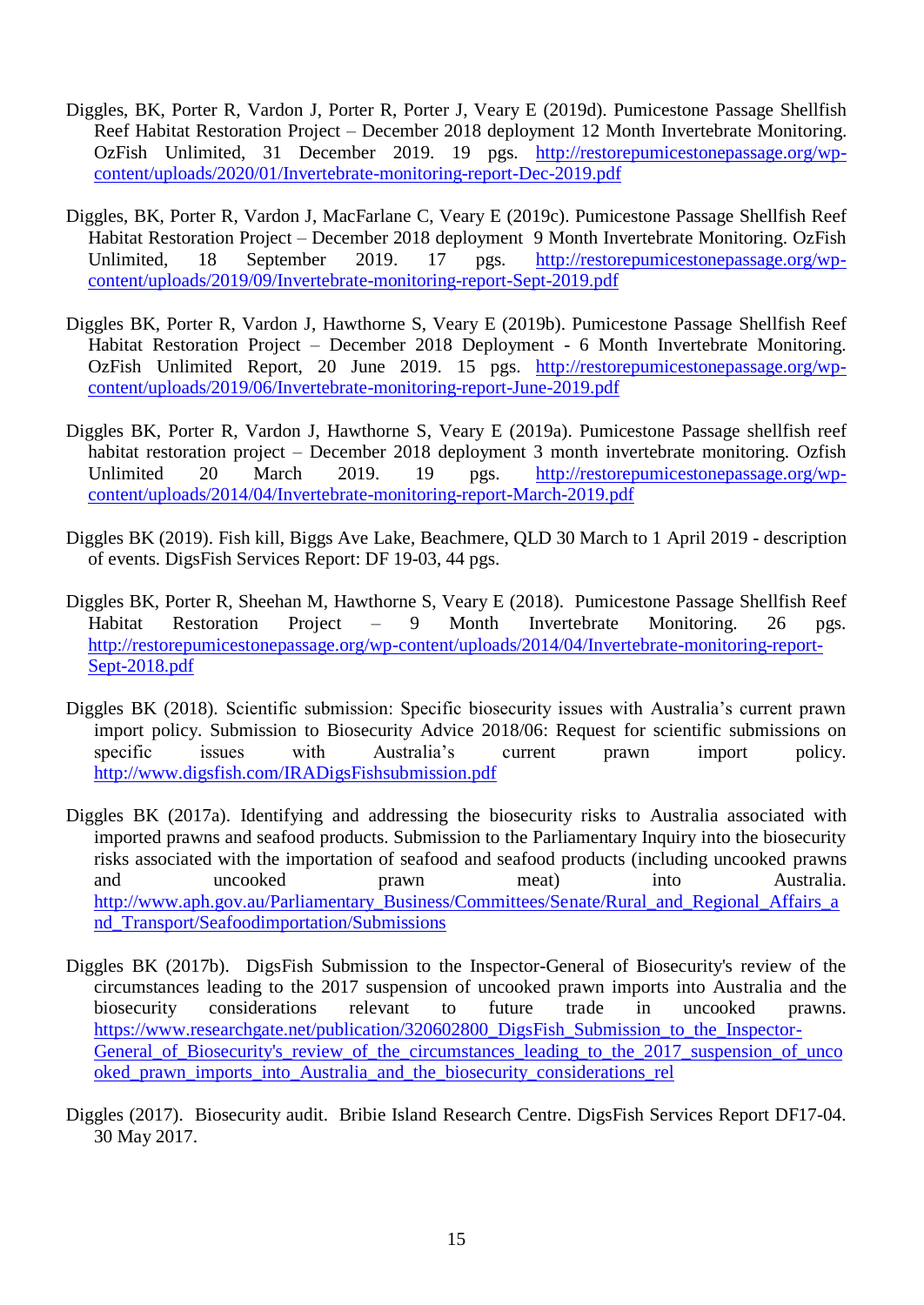- Diggles BK (2017). Field observations and assessment of the response to an outbreak of White Spot Disease (WSD) in Black Tiger Prawns (*Penaeus monodon*) farmed on the Logan River in November 2016. 21 February 2017, FRDC Project No: 2016-064.
- Diggles BK (2017). WSD outbreak situation report #9 as of 10 pm Friday 13th January 2017. DigsFish Services client report for the Australian Prawn Farmers Association. . [www.digsfish.com/WSDoutbreaksitrep9.pdf](http://www.digsfish.com/WSDoutbreaksitrep9.pdf)
- Diggles BK (2017). WSD outbreak situation report #8 as of 10 pm Monday 9th January 2017. DigsFish Services client report for the Australian Prawn Farmers Association. . [www.digsfish.com/WSDoutbreaksitrep8.pdf](http://www.digsfish.com/WSDoutbreaksitrep9.pdf)
- Diggles BK (2016). WSD outbreak situation report #7 as of 10 pm Saturday 31st December 2016. DigsFish Services client report for the Australian Prawn Farmers Association. . [www.digsfish.com/WSDoutbreaksitrep7.pdf](http://www.digsfish.com/WSDoutbreaksitrep9.pdf)
- Diggles BK (2016). WSD outbreak situation report #6 as of 8 pm Friday 30th December 2016. DigsFish Services client report for the Australian Prawn Farmers Association. . [www.digsfish.com/WSDoutbreaksitrep6.pdf](http://www.digsfish.com/WSDoutbreaksitrep6.pdf)
- Diggles BK (2016). WSD outbreak situation report #5 as of 8 pm Tuesday 13th December 2016. DigsFish Services client report for the Australian Prawn Farmers Association. . [www.digsfish.com/WSDoutbreaksitrep5.pdf](http://www.digsfish.com/WSDoutbreaksitrep9.pdf)
- Diggles BK (2016). WSD outbreak situation report #4 as of 8 pm Sunday 11th December 2016. DigsFish Services client report for the Australian Prawn Farmers Association. . [www.digsfish.com/WSDoutbreaksitrep4.pdf](http://www.digsfish.com/WSDoutbreaksitrep9.pdf)
- Diggles BK (2016). WSD outbreak situation report #3 as of 8 pm Thursday 8th December 2016. DigsFish Services client report for the Australian Prawn Farmers Association. . [www.digsfish.com/WSDoutbreaksitrep3.pdf](http://www.digsfish.com/WSDoutbreaksitrep9.pdf)
- Diggles BK (2016). WSD outbreak situation report #2- as of 8 pm Monday 5th December 2016. DigsFish Services client report for the Australian Prawn Farmers Association. . [www.digsfish.com/WSDoutbreaksitrep2.pdf](http://www.digsfish.com/WSDoutbreaksitrep9.pdf)
- Diggles BK (2016). WSD outbreak situation report #1- as of 8 pm Friday 2nd December 2016. DigsFish Services client report for the Australian Prawn Farmers Association. . [www.digsfish.com/WSDoutbreaksitrep1.pdf](http://www.digsfish.com/WSDoutbreaksitrep9.pdf)
- Diggles BK (2015). Ikijime Tool series of phone apps for [iOS](https://itunes.apple.com/au/developer/digsfish-services-pty-ltd/id704308197) or [Android](https://play.google.com/store/apps/developer?id=DigsFish+Services)
- Diggles BK, Diggles G (2014). Submission to the Independent Review into the leaking bund wall at the Port of Gladstone. Prepared for: The Independent Bundwall Review Panel. DigsFish Services Report DF14-01. 26 February 2014. 38 pgs. <http://digsfish.com/DigsFishbundwallsubmission.pdf>
- Diggles BK (2013). A generic domestic translocation protocol for cultured abalone. DigsFish Services Client Report DF13-03b. May 2013. 39 pgs.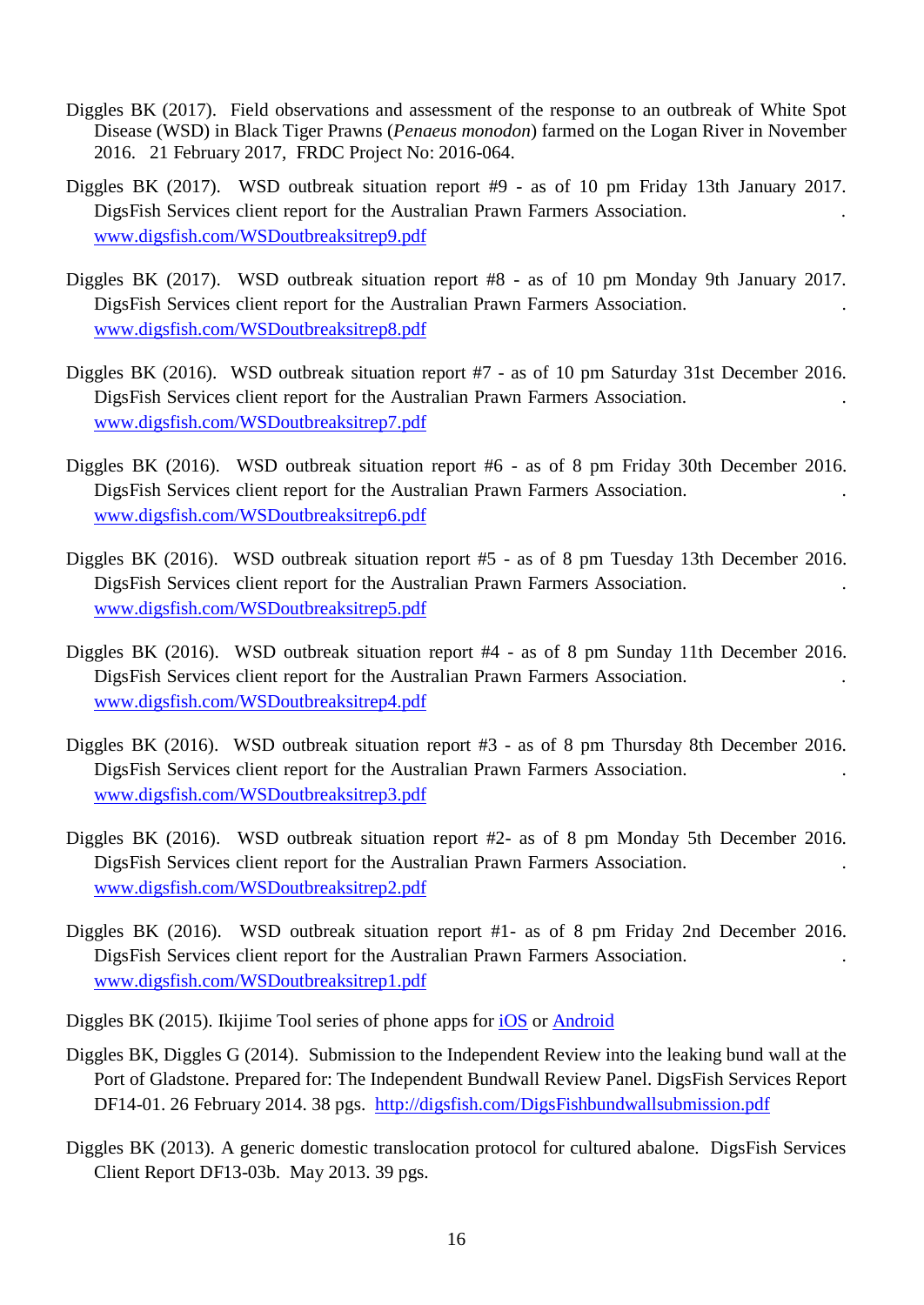- Diggles BK (2013). A Victoria-Tasmania translocation protocol for cultured abalone. DigsFish Services Client Report DF13-03a. May 2013. 26 pgs.
- Diggles BK (2013). Preliminary Biosecurity Assessment : Plant and Food Research Facility, Matai, Nelson NZ. DigsFish Services Client Report DF13-01. February 2013. 32 pgs.
- Diggles BK, Landos M (2012). Literature Review. Best practice in humane dispatch of finfish caught by recreational anglers. DigsFish Services Client Report DF12-01. Prepared for Commonwealth of Australia , Department of Agriculture, Fisheries and Forestry. February 2012. 20 pgs.
- Diggles BK (2012). Biosecurity assessment and disease risk analysis for SAM Abalone and Southern Australian Seafoods. DigsFish Services Client Report DF12-02. May 2012. 69 pgs
- Diggles BK (2011). Water quality testing: Gladstone Harbour, QLD, October- Nov 2011. DigsFish Services Client Report DF11-06. December 2011, 14 pgs.
- Diggles BK (2011). Abalone Farms Australia Biosecurity Assessment and Disease Risk Analysis. DigsFish Services Client Report DF11-05. December 2011, 58 pgs.
- Diggles BK (2011). Biosecurity Assessment Cawthron Aquaculture Research Facility. Phase 2, Risk management plan for shellfish diseases. DigsFish Services Client Report DF11-04. December 2011, 113 pgs.
- Diggles BK (2011). Biosecurity Assessment Cawthron Aquaculture Research Facility. Phase 1, OsHV-1 of Pacific Oysters. DigsFish Services Client Report DF11-03. October 2011, 43 pgs.
- Diggles BK (2011). Declines of bivalve molluscs in Australian estuaries disease or declining water quality ? Paper presented at the 1st Australasian Scientific Conference on Aquatic Animal Health 5 - 8 July, 2011, Pullman Reef Hotel, Cairns, Queensland, Australia. <http://www.digsfish.com/digsfish%20oyster%20talk.pps>
- Diggles BK (2011). Case report: Barramundi Health Check, Boyne R., April 2011. DigsFish Services Pathology Report DF 11/25. 9 April 2011. <http://www.digsfish.com/Gladstonepathreport.pdf>
- Diggles BK (2011). The case for moderation of marine bioregional planning processes in Australia. A submission to the Parliamentary Inquiry into the Environment Protection and Biodiversity Conservation Amendment (Bioregional Plans) Bill 2011. [https://senate.aph.gov.au/submissions/comittees/viewdocument.aspx?id=a13cb113-cc9b-4bec-](https://senate.aph.gov.au/submissions/comittees/viewdocument.aspx?id=a13cb113-cc9b-4bec-998d-e10f16bf397a)[998d-e10f16bf397a](https://senate.aph.gov.au/submissions/comittees/viewdocument.aspx?id=a13cb113-cc9b-4bec-998d-e10f16bf397a)
- Diggles BK (2010). Pathological assessment of groper from Mahanga Bay, February 2010. DigsFish Services Client Report DF10-02. February 2010, 13 pgs.
- Diggles BK (2010). Review of the literature used by DEWHA to underpin declaration of the Coral Sea Conservation Zone. DigsFish Services Client Report DF10-01. Prepared for Marine QLD. 28 January 2010. 30 pgs. . [http://www.marineqld.com.au/sites/default/files/DigsFish%20Services%20Report%20for%20Mari](http://www.marineqld.com.au/sites/default/files/DigsFish%20Services%20Report%20for%20Marine%20Qld.pdf) [ne%20Qld.pdf](http://www.marineqld.com.au/sites/default/files/DigsFish%20Services%20Report%20for%20Marine%20Qld.pdf)
- Diggles BK (2009). Fish Kill, Biggs Ave , Beachmere QLD 24-25 November 2009. DigsFish Services Client Report DF09-11. 30 November 2009, 26 pgs.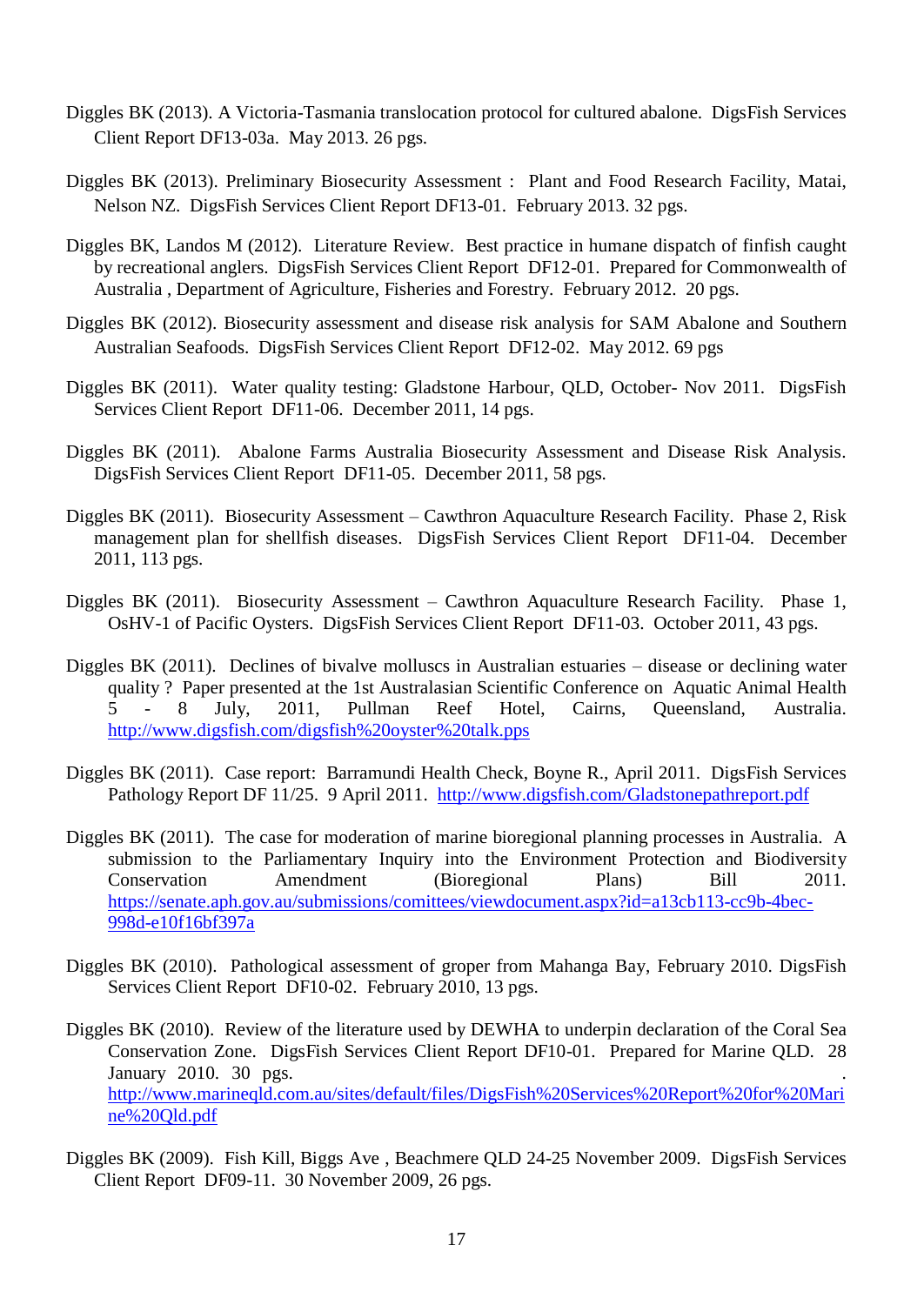- Diggles BK (2009). East Quarry Hard Rock Project Assessment of Potential Fish Health interactions with Hebden Fish Farm. DigsFish Services Client Report DF09-04. June 2009, 33 pgs
- Diggles BK (2008). Histopathological assessment of paua from Southern Marine Farms, January 2008. DigsFish Services Client Report DF08-01. February 2008, 8 pgs.
- Diggles BK (2007). Risk assessment for translocation of Pacific oyster (*Crassostrea gigas*) seed spat from Shellfish Culture sites in Tasmania into NSW. DigsFish Services Client Report DF07-09. August 2007, 37 pgs
- Diggles BK (2007). Scientific submission to AQIS supporting an application for an import permit allowing entry of whole, round menhaden (*Brevoortia tyrannus*) for use as lobster bait. DigsFish Services Client Report DF07-01. January 2007. 39 pgs.
- Diggles BK (2006). Methods for health assessment of sand crabs.DigsFish Services Client Report DF06-08. April 2006. 18 pgs.
- Diggles BK (2006). Pathology of Salmon subjected to PIT tagging trial 2. DigsFish Services Client Report DF06-06. March 2006. 8 pgs
- McKenzie JR, Diggles BK, Tubbs L, Poortenaar C, Parkinson D, Webster K, Miller N (2006). An evaluation of a new type of plastic-coated PIT tag for tagging snapper (*Pagrus auratus*). NZ Fisheries Assessment Report 2006/8. June 2006.
- Diggles BK (2006). Pathology report for Sydney Rock Oyster spat from Port Stephens. DigsFish Services Client Report DF06-04. February 2006. 7 pgs
- Diggles BK (2005). Investigations into mortalities of scallop (*Amusium balloti*) spat. DigsFish Services Client Report DF05-17. September 2005. 6 pgs
- Diggles BK (2005). Scuticociliate infection of kingfish and hapuku. DigsFish Services Client Report DF05-13. July 2005. 9 pgs
- Diggles BK (2005). Testing of Pacific oyster spat for herpesvirus. DigsFish Services Client Report DF05-10. May 2005. 7 pgs
- Diggles BK (2004). Assessment of liver pathology of Chinook salmon (*Oncorhynchus tshawytscha*) fed two diets. DigsFish Services Client Report DF04-36. September 2004, 10 pgs.
- Diggles BK (2004). CASE REPORT: Histopathology of internal organs of juvenile salmon (*Oncorhynchus tshawytscha*) from Kaituna. DigsFish Pathology Services Pathology Report. DF04- 32. August 2004. 4 pgs
- Diggles BK (2004). Disease testing of cultured paua (*Haliotis iris*) in New Zealand. Presentation at 2004 New Zealand Abalone Farmers Association (NZAFA) meeting at Whangarei. August 2004 [www.digsfish.com/NZconfWhangarei2004.pdf](http://www.digsfish.com/NZconfWhangerei2004.pdf)
- Diggles BK, Maas E (2004). Cook Islands Pearl Oyster and Lagoon Health Monitoring Programme, December 2003. NIWA Client Report WLG2004-24. April 2004, 48 pgs.
- Diggles BK (2004). Parasites as potential stock discriminators of kingfish (*Seriola lalandi*). DigsFish Pathology Services Client Report DF04/13. April 2004, 12 pgs.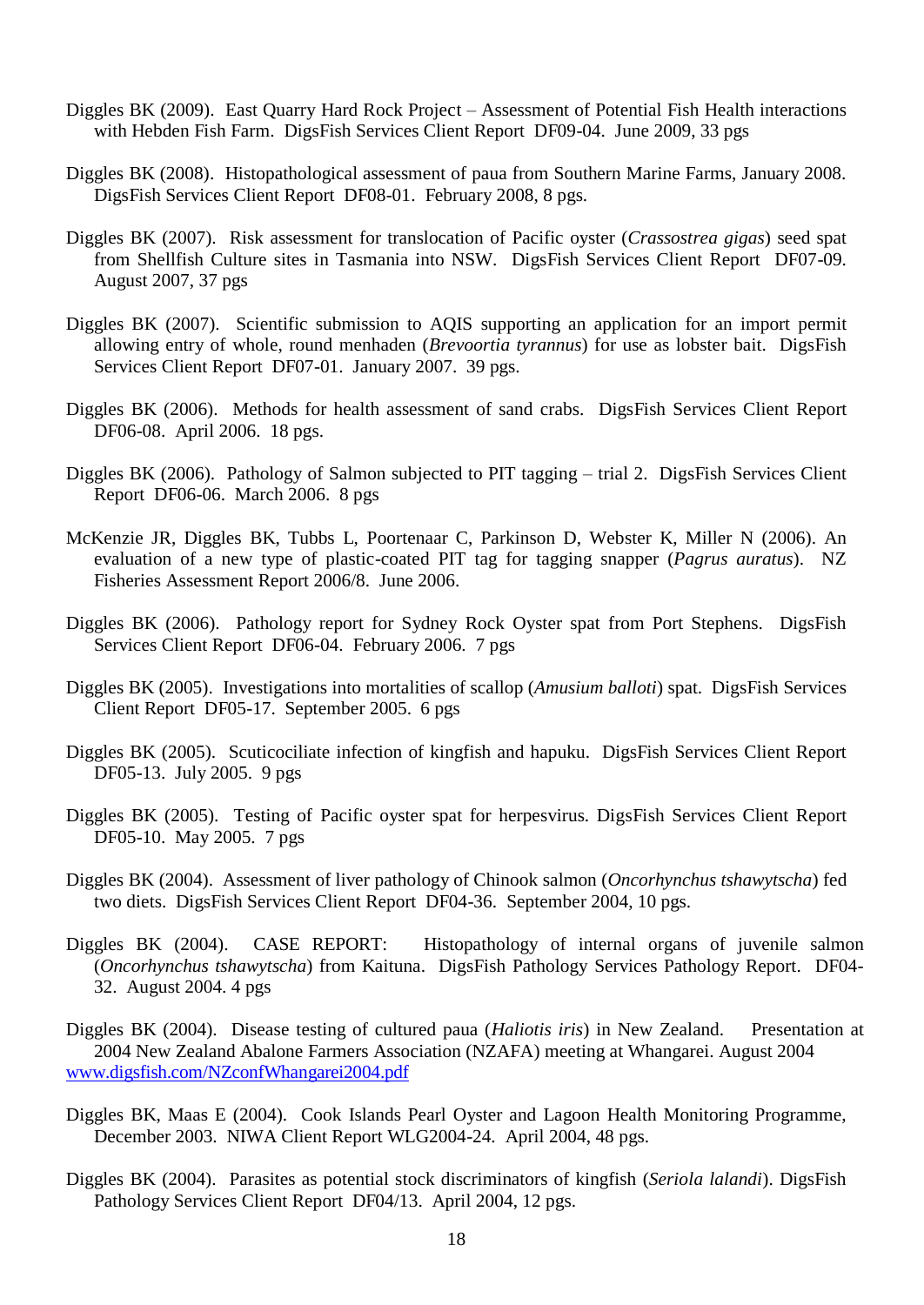- Diggles BK (2004). Design and costing of a survey for OIE List diseases in commercially important shellfish (Mollusca) in New Zealand. DigsFish Pathology Services Client Report DF04/12. March 2004, 27 pgs.
- Diggles BK (2004). Survey of dredge oysters (*Ostrea chilensis*) from Foveaux Strait for Bonamiosis, oyster condition and other concurrent infections. DigsFish Pathology Services Client Report DF04/11. March 2004, 15 pgs.
- Diggles BK (2004). Parasites as potential stock discriminators of blue mackerel (*Scomber australasicus*). DigsFish Pathology Services Client Report DF04/10. March 2003, 12 pgs.
- Diggles BK (2004). Health assessment of cultured kingfish (*Seriola lalandi*) from Crail Bay, January 2004. DigsFish Pathology Services Client Report DF04/ 03. January 2004, 17 pgs.
- Diggles BK (2004). Identification of nematodes from seacaged Chinook salmon (*Oncorhynchus tshawytscha*). DigsFish Pathology Services Client Report DF04/ 02. January 2004, 6 pgs.
- Diggles BK (2003). Histopathological assessment of paua from Stewart Island. DigsFish Pathology Services Client Report DF03/ 03. December 2003, 7 pgs.
- Diggles BK (2003). Histopathological assessment of paua from NIWA Mahanga Bay, November 2003. DigsFish Pathology Services Client Report DF03/ 01. November 2003, 6 pgs.
- Diggles B.K. (2003). Parasitological and pathological inspection of *Macrobrachium rosenbergii* from NZ Prawns Ltd. Pathology report prepared for NZ Prawns Ltd, Taupo, June 2003. 4 pgs.
- Diggles B. K. (2003). NSW flat oyster (*Ostrea angasi*) disease survey. Final report November 2003. NIWA Client Report AUS 2003 - 01, November 2003, Prepared for NSW Fisheries, NIWA Project NAU 04906, 19 pgs.
- Diggles B. K. (2003). Shellfish Disease Surveillance Programme Final Report June 2003. NIWA Client Report AUS 2002 - 018, June 2003, Prepared for PIRSA, NIWA Project NAU 03911, 24 pgs.
- Diggles B. K. (2003). Shellfish Disease Surveillance Programme Preliminary Report May 2003. NIWA Client Report AUS 2002 - 014, May 2003, Prepared for PIRSA, NIWA Project NAU 03911, 13 pgs.
- Diggles B. K. (2003). Shellfish Disease Surveillance Programme Preliminary Report March 2003. NIWA Client Report AUS 2002 - 010, March 2003, Prepared for Primary Industries and Resources, South Australia, NIWA Project NAU 03911, 8 p.
- Dunn, A., Michael, K. P., Forman, J. S. and Diggles B. K. (2003). Estimates of intensity and prevalence of infection by *Bonamia exitiosus* in oysters for selected sites in Foveaux Strait in February 2003. Final Research report no. WLG2003-10, for BOM 03301, March 2003. 25 p. (Unpublished report held by the Ministry of Fisheries, Wellington).
- Bruce, M., Diggles, B., Herbert, N. and Jeffs, A. (2003). The potential use of bovine colostrum in aquaculture. NIWA Client report AKL 2003-016, February 2003, Prepared for Fonterra Tech, NIWA project KTL 02101. 18 p.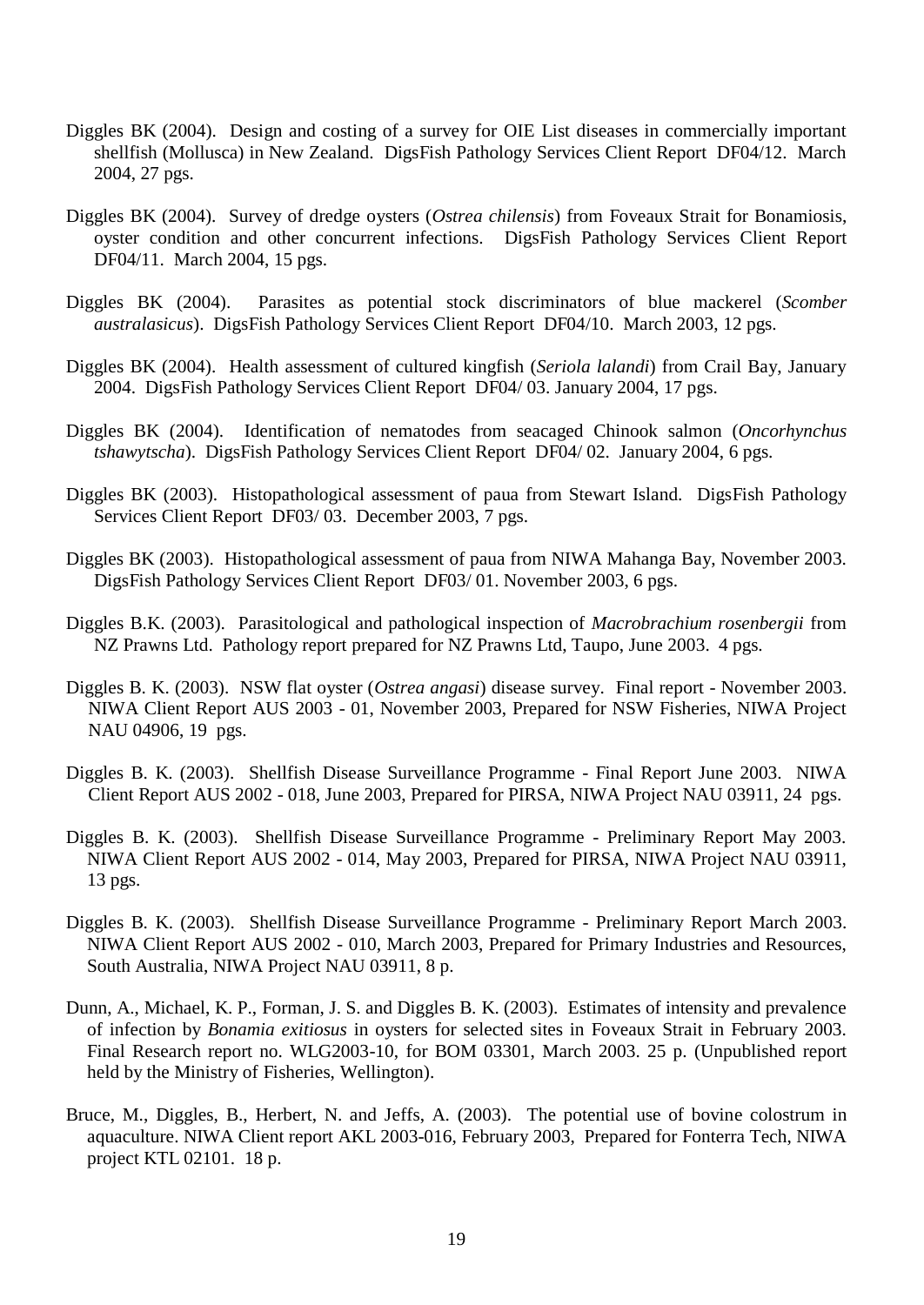- Macaulay, G., Hart, A., Grimes, P., Diggles, B. K., Bull, B. (2002). Target strength estimates of hoki and associated species. Final research report for Ministry of Fisheries Research Project HOK2000/03, Objective 3. November 2002. 33 p. (Unpublished report held by the Ministry of Fisheries, Wellington).
- Diggles, B. K. (2002). Import Risk Assessment: Juvenile yellowtail kingfish (*Seriola lalandi*) from Spencer Gulf Aquaculture, South Australia. NIWA Client report WLG 2001/03, July 2002. Prepared for Island Aquafarms Ltd. 54 p. [http://www.maf.govt.nz/biosecurity/pests](http://www.maf.govt.nz/biosecurity/pests-diseases/animals/risk/yellowtail-kingfish-ra.pdf)[diseases/animals/risk/yellowtail-kingfish-ra.pdf](http://www.maf.govt.nz/biosecurity/pests-diseases/animals/risk/yellowtail-kingfish-ra.pdf)
- Hickman B, Tait M, Redfearn P, Moss G, Allen S, Poortenaar C, Diggles B, Maas E, Carton G (2002). Progress towards kingfish farming in New Zealand: a report on the kingfish larval rearing programme 2001/02. NIWA Client report AK02088, July 2002, prepared for Moana Pacific Fisheries Ltd. 20 p.
- Diggles, B. K. and Oliver, M. (2002). Investigation of the epidemiology of a haplosporidian parasite infecting cultured paua *Haliotis iris*. Final research report for Ministry of Fisheries Research Project MOF 2001/03, Objective 1. June 2002. 12 p. (Unpublished report held by the Ministry of Fisheries, Wellington).
- Diggles, B. K. and Hine, P. M. (2002). *Bonamia* epidemiology in Foveaux Strait oysters. Final Research Report for Ministry of Fisheries Research Project OYS 1999/01/other services. June 2002. 52 p. (Unpublished report held by the Ministry of Fisheries, Wellington).
- Dunn A., Michael, K. P., Parsons, M., Diggles, B. K. (2002a). Updated estimates of the commercial population size, yields and estimates of the intensity and prevalence of infection by *Bonamia exitiosus* in Foveaux Strait oysters for selected sites in Foveaux Strait in March 2002. Final research report for Ministry of Fisheries Research Project MOF 2001/03L Objectives 1 and 2, July 2002. 20 p. (Unpublished report held by the Ministry of Fisheries, Wellington).
- Dunn A., Michael, K. P., Parsons, M., Diggles, B. K. (2002b). Estimates of prevalence and intensity of infection of Foveaux Strait oysters by *Bonamia exitiosus* for selected sites in Foveaux Strait in January 2002. Final research report for Ministry of Fisheries Research Project MOF 2001/03I, February 2002. 16 p. (Unpublished report held by the Ministry of Fisheries, Wellington).
- Michael K, Dunn A, Diggles B (2002). Foveaux Strait: *Bonamia* is back a setback for the rebuilding Bluff oyster fishery. *Seafood New Zealand* August 2002: 44.
- Smith, P, Diggles, B. K., Bull, B. and Benson, P. (2001). Stock relationships of alfonsino and cardinalfish in New Zealand waters. Final Research report for Ministry of Fisheries Research Project DEE1999/03, objective 2. September 2001. 50 p. (Unpublished report held by the Ministry of Fisheries, Wellington).
- Diggles, B. K. and Tait, M. (2001). Mortality of eels (*Anguilla australis*) in a water recirculation system. NIWA Client report WLG 2001/92 prepared for Wiptec Aquaculture Ltd, December 2001. 8 p.
- Oliver M, and Diggles BK (2001). Condition assessment of CRA8 lobsters from Bluff Holding facility. NIWA Client report WLG 2001/95 prepared for Ngai Tahu Fisheries Ltd. December 2001. 12 p.
- Michael, K. P., Dunn, A., Parsons, M., Diggles, B. K. Cranfield, H. J. (2001). Preliminary analysis of Foveaux Strait oysters and associated infection by *Bonamia exitiosus*. Final Research report for